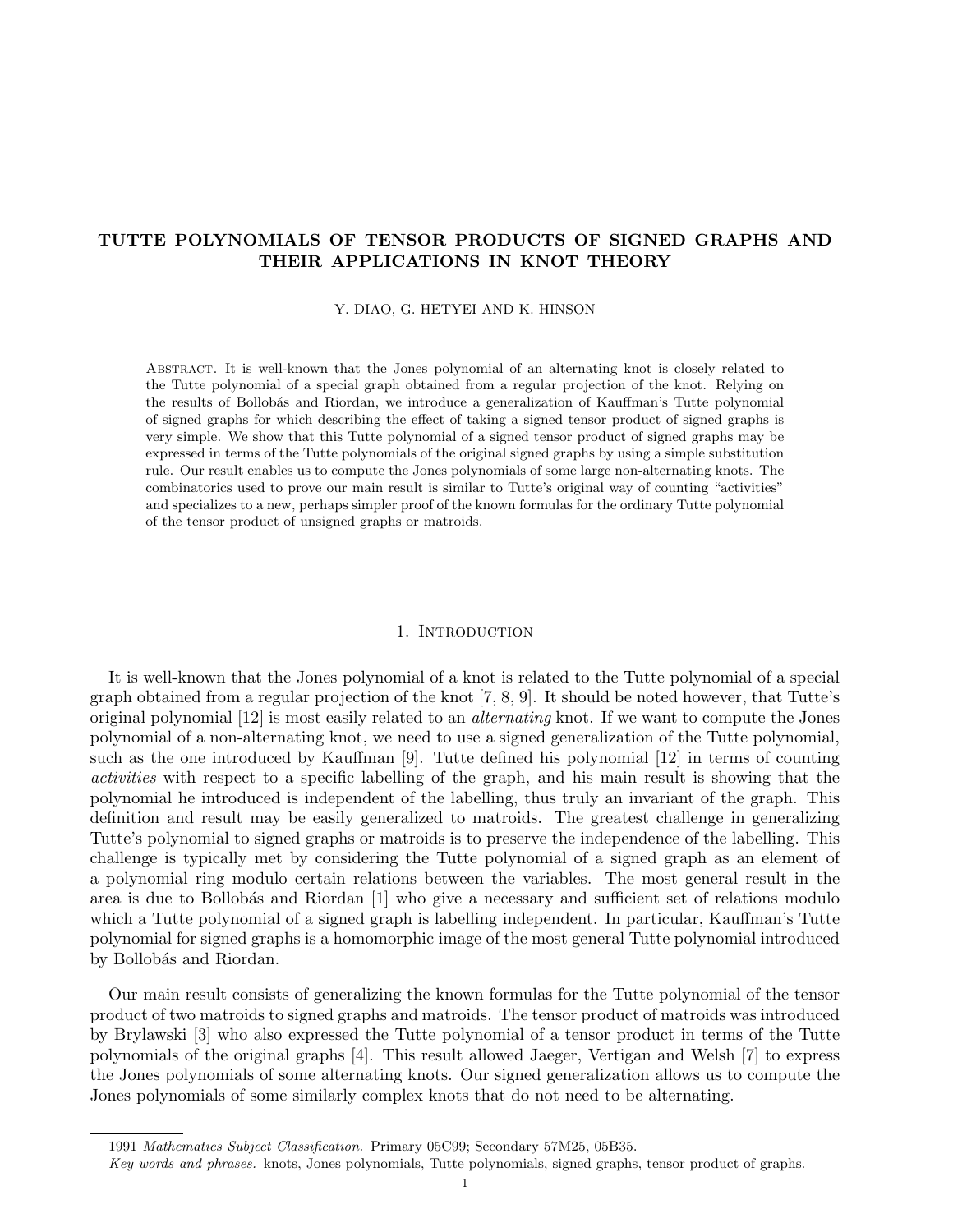### 2 Y. DIAO, G. HETYEI AND K. HINSON

In the Preliminaries we review the Bollobás-Riordan definition of a signed Tutte polynomial, using a notation that is closer to Kauffman's paper [9]. We introduce a signed Tutte polynomial in a factor ring that is a proper homomorphic image of the most general signed Tutte polynomial but, using a corollary from [1] and a result from the theory of determinantal rings, we observe that the signed Tutte polynomial we propose is a most general possible, if we consider only factor rings that are integral domains. In particular, our proposed signed Tutte polynomial still allows us to compute Kauffman's signed Tutte polynomial and later the Jones polynomial of an associated knot.

We introduce our definition of a signed tensor product of signed graphs in Section 3. Since our aim is to apply this notion to graphs associated to knots, our terminology implies considering connected graphs only. However, our definitions, statements and proofs may be generalized without any substantial change to signed matroids, very much by the same reasons as the ones observed in [1, Remark 3].

In Section 4 we generalize two polynomials associated to a graph with a distinguished edge, used by Jaeger, Vertigan and Welsh [7] in their formula for the unsigned tensor product. These polynomials are defined by a system of equations in [7], we define their generalizations in terms of (labelling dependent) "activities" in the spirit of Tutte's paper [12], and then show that our polynomials satisfy a system of equations generalizing the defining equations of [7]. The fact that these polynomials we introduce are labelling independent follows from the equations having a unique solution in an integral domain. This section is the reason why we work with a most general integral domain but not the most general ring in which a Tutte polynomial of signed graphs may be defined.

Our main result is in Section 5. We provide an explicit substitution rule expressing the Tutte polynomial of a signed tensor product of signed graphs in terms of the Tutte polynomials of the original graphs. After showing that the proposed substitution induces an endomorphism of the ring to which our Tutte polynomials belong, it is sufficient to verify our rule for one specific set of representatives, associated to one specific labelling of the edges. The proof then becomes a classic enumeration of "activities" the way, we believe, Tutte would have proved this result. Our proof may also be applied to unsigned graphs, and is perhaps more accessible to a non-expert than the known proofs of the tensor product formulas for unsigned graphs and matroids.

Our study is partly motivated by applications of knot theory to physical and biological sciences in recent years, where there is a need to distinguish different knots and measure the complexity of knots. One common measure of knot complexity is the crossing number of a knot, which is defined as the minimum number of crossings over all possible regular projections of all possible space realizations of the given knot. A remarkable result derived from the Jones polynomial states that if a knot has a reduced alternating projection (i.e. the knot is an alternating knot), then the crossing number of the knot is equal to the number of crossings in this reduced alternating projection [8, 10, 11]. Furthermore, for non-alternating knots, one can also use the Jones polynomial to approximate their crossing numbers since it is known that the span (or breadth) of the Jones polynomial of a knot bounds the crossing number of the knot from below. Unfortunately, the computation of the Jones polynomial of a knot is known to be NP-hard [7]. This prevents the computation of the Jones polynomial of knots with large crossing numbers in general. For example, Knotscape, a commonly used software (developed by Hoste and Thistlethwaite [5]) for computing various knot invariants, handles knot diagrams up to about 50 crossings only. For some (non-alternating) knots constructed using the tensor products of signed graphs, it is possible to compute the Tutte polynomials of their corresponding graph tensor products easily, leading to a quicker computation of their Jones polynomials, hence a better understanding of such knots. Some such examples are provided in Section 6.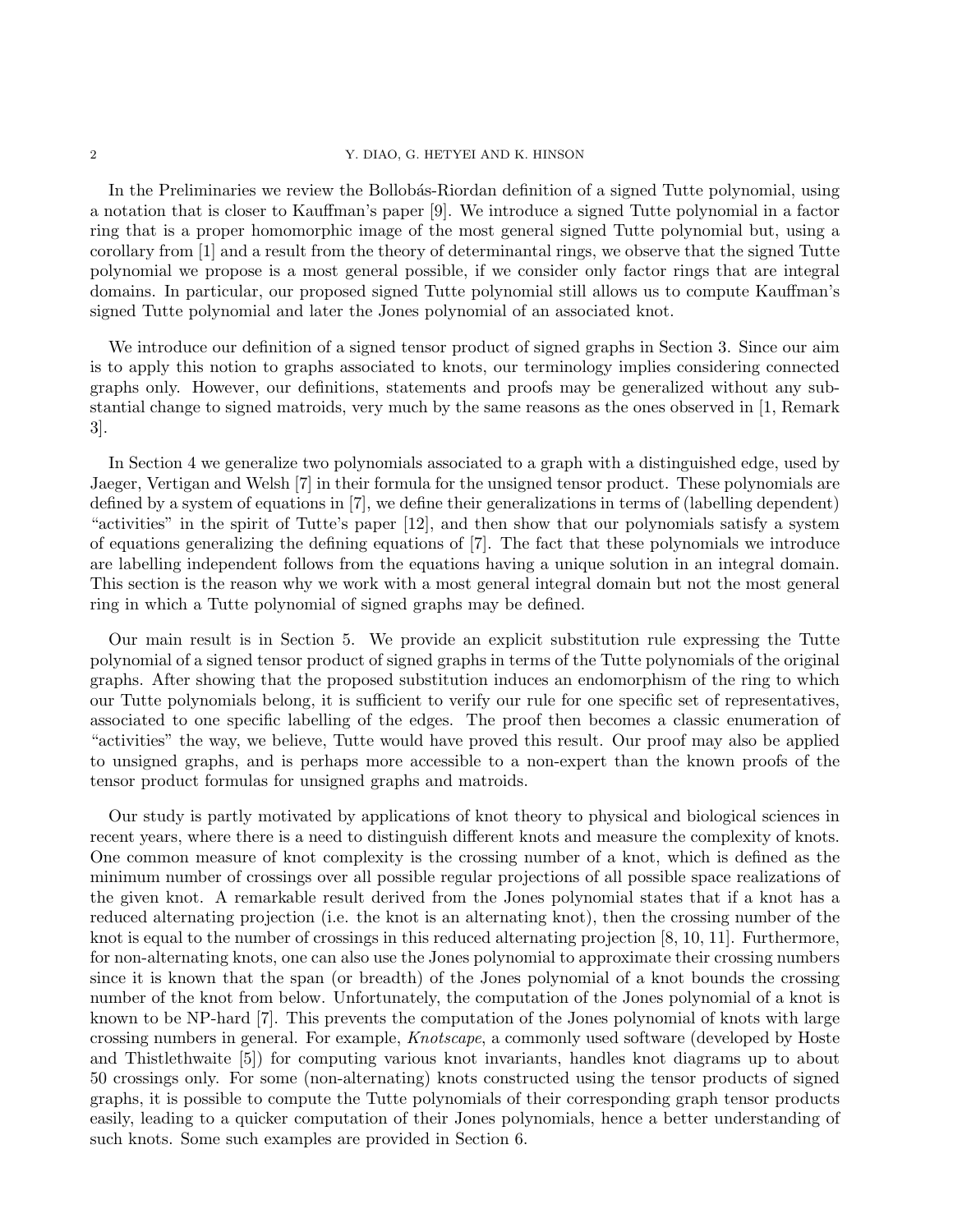## 2. Preliminaries

In this section, we introduce the concept of a Tutte polynomial for a signed graph, following closely the definitions in [1]. The Tutte polynomial defined in this paper is only slightly less general than the one defined in [1] and the generalized Kauffman bracket polynomial [8, 9] may still be obtained from it by factoring.

**Definition 2.1.** Let G be a graph with edges labelled  $1, 2, \ldots, n$ , and let T be a spanning tree of G. An edge e of T is said to be internally active if for any edge  $f \neq e$  in G such that  $(T \setminus e) \cup f$  is a spanning tree of  $G$ , the label of e is less than the label of f. Otherwise e is said to be internally inactive. On the other hand, an edge f of  $G \setminus T$  is said to be externally active if f has the smallest label among the edges in the unique cycle contained in  $T \cup f$ . Otherwise, f is said to be externally inactive.

Example 2.2. Figure 1 shows a graph with six edges and four vertices where a labelling of the edges is given. The edges of a spanning tree  $T$  are highlighted in the graph. With respect to the tree  $T$ , edges 1, 4 and 5 are internal edges and edges 2, 3 and 6 are external edges. Edge 1 is internally active since it has the smallest label, edge 4 is internally inactive since 4 is larger than 3 in the spanning tree 315. Edge 5 is also internally inactive since 5 is larger than 2 in the spanning tree 142. Edge 2 is externally active since 2 is the smallest in the cycle 245. Edge 3 is externally inactive since 3 is larger than 1 in the cycle 134 and edge 6 is apparently externally inactive since 6 is the largest of all the labels.



FIGURE 1. An example of labelled graph with a marked spanning tree.

Let G be a signed (and connected) graph, that is, each edge in G is assigned a + or  $-$  sign. Let T be a spanning tree of  $G$ , for each edge  $e$  in  $G$  we will then assign one of the following variables to it according to the activities of  $e$  (with respect to the tree  $T$ ):

| sign of $e$ | activity            | variable assignment |
|-------------|---------------------|---------------------|
|             | internally active   | $x_{+}$             |
|             | internally active   | $x_{-}$             |
|             | externally active   | $y_+$               |
|             | externally active   | $y_{-}$             |
|             | internally inactive |                     |
|             | internally inactive |                     |
|             | externally inactive |                     |
|             | externally inactive |                     |

TABLE 1. The variable assignment of an edge with respect to a spanning tree  $T$ .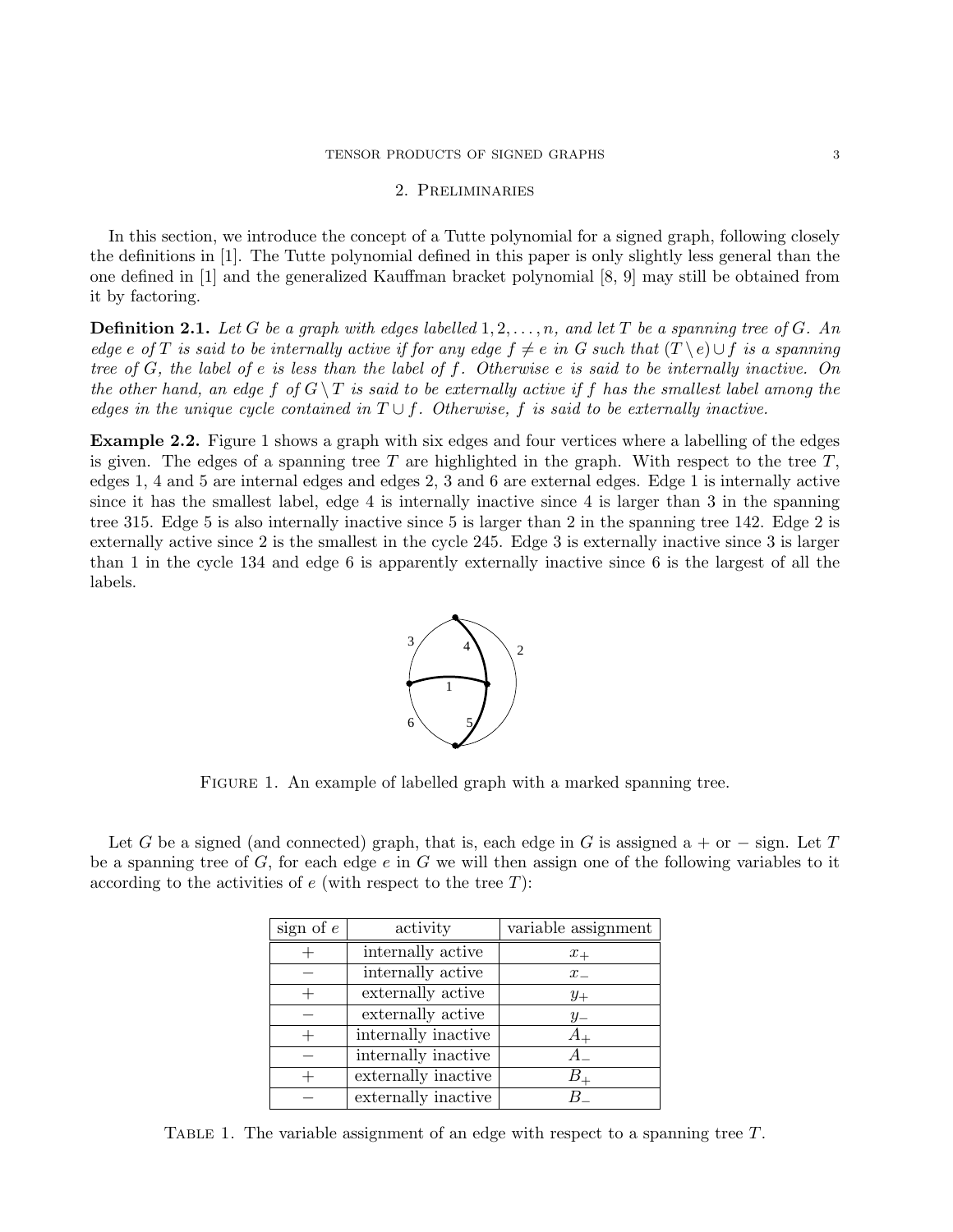**Definition 2.3.** Let G be a connected signed graph. For a spanning tree T of G, let  $C(T)$  be the product of the variable contributions from each edge of G according to the variable assignment above, then the Tutte polynomial  $T(G)$  is defined as the sum of all the  $C(T)$ 's over all possible spanning trees of  $G$ .

Example 2.4. The graph given in Example 2.2 is assigned the signs as shown in Figure 2 below.



Figure 2. An example of signed and labelled graph with a marked spanning tree.

For the spanning tree shown in the figure, the total contributions of all the edges is easily calculated to be  $x+y+A+A-B+B$ -. The complete list of the spanning trees of G is given in Figure 3. We leave it for our reader to verify that the Tutte polynomial of  $G$  is

$$
4x_+y_+A_+A_-B_+B_-+2y_+^2A_+A_-^2B_+ + 2x_+^2A_+B_+B_-^2
$$
  
+  $y_+^2A_+^2A_-B_-+x_+^2A_-B_+^2B_-+y_+^2y_-A_+^2A_-+x_+^2x_-B_+^2B_-$   
+  $y_+A_+A_-^2B_+^2+y_+A_+^3B_-^2+x_+A_-^2B_+^3+x_+A_+^2B_+B_-^2.$ 



Figure 3. The complete set of spanning trees of the graph given in Figure 1.

Notice that the Tutte polynomial defined this way is labelling dependent. To remedy the situation, we want to factor the polynomial ring  $\mathbb{Z}[\Lambda] := \mathbb{Z}[A_+, A_-, B_+, B_-, x_+, x_-, y_+, y_-]$  with an appropriate ideal I, such that the formula for  $T(G)$  in  $\mathbb{Z}[\Lambda]/I$  becomes labelling independent. An exact description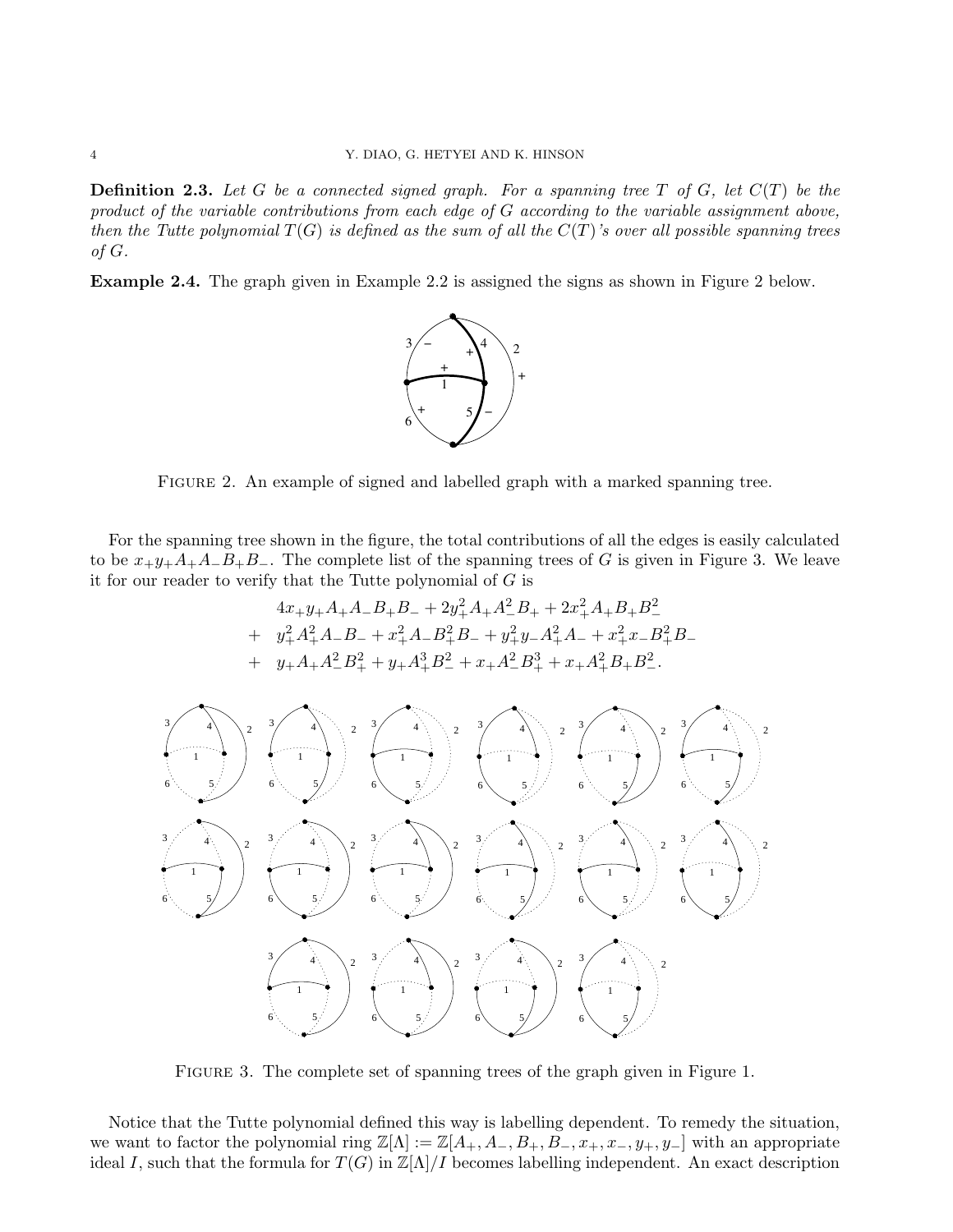of all such ideals (for a larger class of signed graphs) was given by Bollobás and Riordan [1, Theorem 2]. (Here we state the two-colored version.)

**Theorem 2.5** (Bollobás-Riordan). Assume I is an ideal of  $\mathbb{Z}[\Lambda]$ . Then the homomorphic image of  $T(G)$  in  $\mathbb{Z}[\Lambda]/I$  is independent of the labelling of the edges of G if and only if

(1) 
$$
\det \left( \begin{array}{cc} x_+ & B_+ \\ x_- & B_- \end{array} \right) - \det \left( \begin{array}{cc} A_+ & y_+ \\ A_- & y_- \end{array} \right) \in I,
$$

(2) 
$$
y_{\nu} \det \left( \begin{array}{cc} A_+ & y_+ \\ A_- & y_- \end{array} \right) - y_{\nu} \det \left( \begin{array}{cc} A_+ & B_+ \\ A_- & B_- \end{array} \right) \in I \quad \text{for } \nu \in \{+, -\},
$$

and

(3) 
$$
x_{\nu} \det \left( \begin{array}{cc} A_+ & y_+ \\ A_- & y_- \end{array} \right) - x_{\nu} \det \left( \begin{array}{cc} A_+ & B_+ \\ A_- & B_- \end{array} \right) \in I \quad \text{for } \nu \in \{+, -\}.
$$

Bollobás and Riordan denote the ideal generated by the differences listed in Theorem 2.5 by  $I_0$ . The homomorphic image of  $T(G)$  in  $\mathbb{Z}[\Lambda]/I_0$  is the most general signed Tutte polynomial whose definition is independent of the labelling. We will describe how to factor  $\mathbb{Z}[\Lambda]$  by an ideal properly containing  $I_0$ to get the Jones polynomial. To simplify our calculations, we want to replace  $I_0$  with a larger ideal  $I_1$ in such a way that the effect of certain operations of signed graphs is still describable in terms of Tutte polynomials (as elements of  $\mathbb{Z}|\Lambda|/I_1$ ). We will keep our calculations as simple as possible since we want to obtain a homomorphic image in an integral domain, and send  $A_+$ ,  $A_-, B_+, B_-, x_+$ ,  $x_-, y_+$ , and y– into nonzero entries at the end. Inspired by [1, Corollary 3] we make the following definition.

**Definition 2.6.** We consider the signed Tutte polynomial to be an element of  $\mathbb{Z}[\Lambda]/I_1$  where  $I_1$  is the ideal generated by

(4) 
$$
\det \left( \begin{array}{cc} x_+ & B_+ \\ x_- & B_- \end{array} \right) - \det \left( \begin{array}{cc} A_+ & B_+ \\ A_- & B_- \end{array} \right)
$$

and

(5) 
$$
\det \left( \begin{array}{cc} A_+ & B_+ \\ A_- & B_- \end{array} \right) - \det \left( \begin{array}{cc} A_+ & y_+ \\ A_- & y_- \end{array} \right).
$$

Clearly  $I_1$  properly contains  $I_0$  so our Tutte polynomial is labelling independent. Moreover, we highlight the following observation, making [1, Corollary 3] truly useful.

**Lemma 2.7.** The ideal  $I_1$  is a prime ideal. More generally, given any integral domain R, the ideal  $I_1$ generated by the elements  $(4)$  and  $(5)$  in R[ $\Lambda$ ] is prime.

*Proof.* The linear map induced by  $x_+ \mapsto \tilde{x}_+ := x_+ - A_+$ ,  $x_- \mapsto \tilde{x}_- := x_- - A_-,$   $y_+ \mapsto \tilde{y}_+ := y_+ - B_+$ ,  $y_-\mapsto \tilde{y}_- := y_+ - A_+, A_+\mapsto A_+, A_-\mapsto A_-, B_+\mapsto B_+$  and  $B_-\mapsto B_-$  is an isomorphism between the polynomial rings  $R[\Lambda]$  and  $R[\tilde{\Lambda}] := R[A_+, A_-, B_+, B_-, \tilde{x}_+, \tilde{x}_-, \tilde{y}_+, \tilde{y}_-]$ . Under this isomorphism,  $I_1$  goes into the ideal  $I_1$  generated by

$$
\Delta_1 := \det \left( \begin{array}{cc} \widetilde{x}_+ & B_+ \\ \widetilde{x}_- & B_- \end{array} \right) \quad \text{and} \quad \Delta_2 := \det \left( \begin{array}{cc} A_+ & \widetilde{y}_+ \\ A_- & \widetilde{y}_- \end{array} \right).
$$

We only need to show that  $\tilde{I}_1$  is a prime ideal in  $R[\tilde{\Lambda}]$  or, equivalently, that the factor ring  $R[\tilde{\Lambda}]/\tilde{I}_1$ is an integral domain. We prove the second equivalent statement in two steps. First we consider the polynomial ring  $R[\tilde{x}_+,\tilde{x}_-,B_+,B_-]$  and the ideal  $\Delta_1 \cdot R[\tilde{x}_+,\tilde{x}_-,B_+,B_-]$  in it. This ideal is a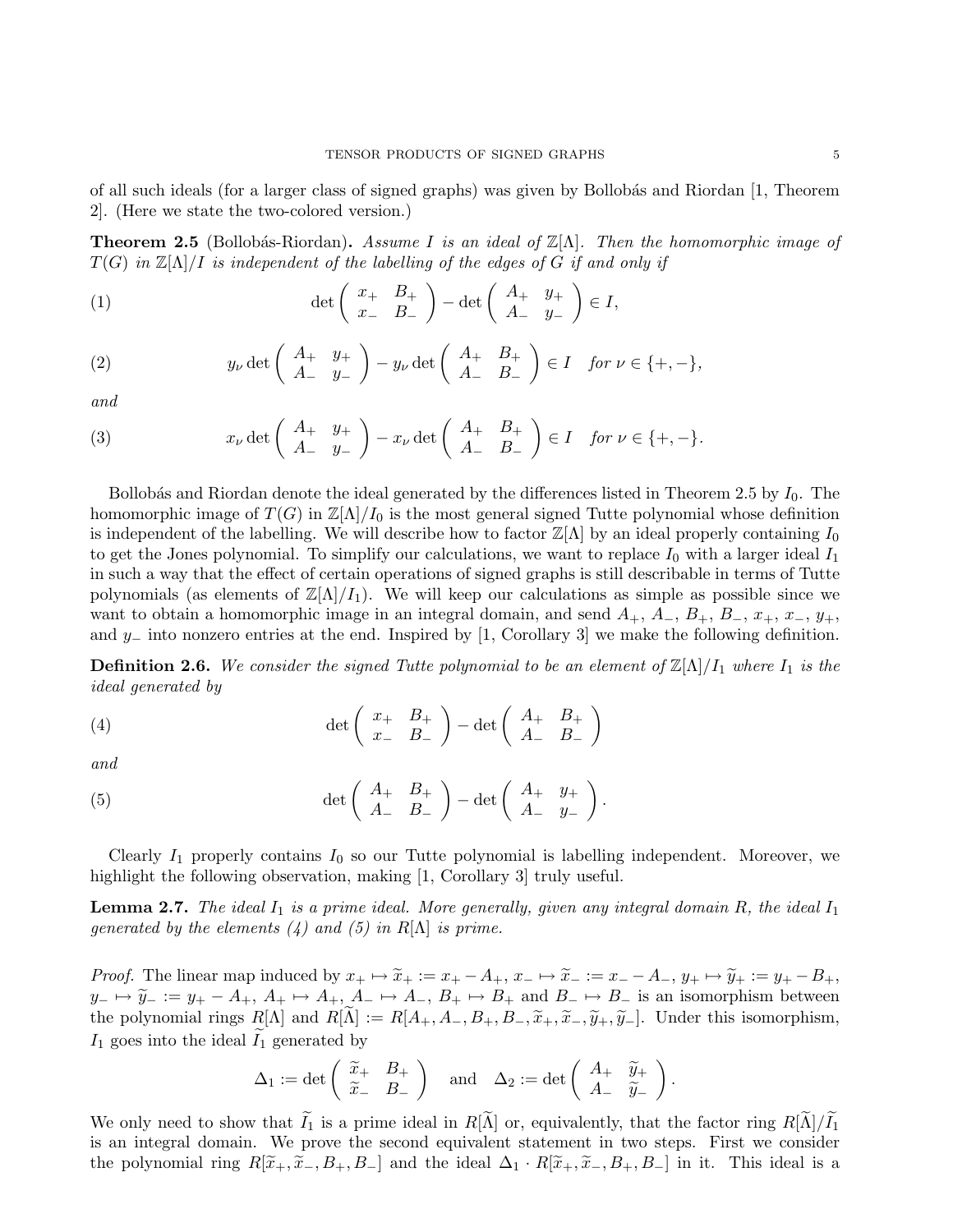determinantal ideal, and the factor ring  $R' := R[\tilde{x}_+, \tilde{x}_-, B_+, B_-]/(\Delta_1 \cdot R[\tilde{x}_+, \tilde{x}_-, B_+, B_-])$  is a de-<br>terminantal ring as defined in the book of Bruns and Vetter [9]. As a consequence of Theorem terminantal ring as defined in the book of Bruns and Vetter [2]. As a consequence of Theorem  $(2.10)$  in [2], given any integral domain R and a square matrix X of variables, the ideal generated by the determinant of X in the polynomial ring R[X] is prime. Thus  $\Delta_1 \cdot R[\tilde{x}_+,\tilde{x}_-,B_+,B_-]$  is a prime ideal and R' is an integral domain. Observe now that  $R[\tilde{\Lambda}]/\tilde{I}_1$  is isomorphic to the factor of  $R'[\widetilde{y}_+,\widetilde{y}_-,A_+,A_-]$  modulo the ideal  $\Delta_2 \cdot R'[\widetilde{y}_+,\widetilde{y}_-,A_+,A_-]$ . Applying [2, Theorem (2.10)] again, this time to  $R'[\widetilde{y}_+,\widetilde{y}_-,A_+,A_-]$  and  $\Delta_2 \cdot R'[\widetilde{y}_+,\widetilde{y}_-,A_+,A_-]$ , we obtain that  $\Delta_2 \cdot \widetilde{B}[\widetilde{y}_+,\widetilde{y}_-,A_+,A_-]$  is a prime ideal and  $R'[\widetilde{y}_+,\widetilde{y}_-,A_+,A_-]$  is a prime ideal and  $R'[\tilde{y}_+,\tilde{y}_-,A_+,A_-]/(\Delta_2 \cdot R'[\tilde{y}_+,\tilde{y}_-,A_+,A_-])$  is an integral domain.

Finally, since the Tutte polynomial is labelling independent under our conditions, it is easy to see that we have the following recursive formula

(6) 
$$
T(G) = B_{\varepsilon}T(G\backslash e) + A_{\varepsilon}T(G/e),
$$

where e is any given edge of G with sign  $\varepsilon$ ,  $G\$ e is the graph obtained from G by deleting e and  $G/e$ is the graph obtained from  $G$  by contracting  $e$ .

Note that each spanning tree of  $G$  either contains  $e$  or does not contain  $e$ . If  $e$  is in the tree, then the tree can be identified with a spanning tree of  $G/e$ . If e is not in the tree, then the tree can be identified with a spanning tree of  $G \setminus e$ .

## 3. The Tensor Product of Two Signed Graphs

We will define the tensor product of two signed graphs in this section. Notice that tensor product is usually defined for matroids (see [4]). Our definition of a tensor product also defines the graph only up to the underlying matroid structure. This should not represent a problem since the definition of Tutte polynomials depends only on the underlying matroid structure. All our definitions and statements may be generalized without essential adjustment to matroids just as was noted in [1, Remark 3]. Replacing each occurrence of the term "spanning tree" with "matroid basis", and understanding the words "cycle" and "dependence" in the matroid theoretic sense provides the immediate generalization. In particular, we only use the term "spanning tree" because we are interested in knot-theoretic applications where the associated graphs are connected most of the time, but our definitions and proofs work the same way for spanning forests of disconnected graphs.

**Definition 3.1.** Let M and N be two signed graphs. The positive (negative) tensor product of M and N, denoted by  $M \otimes_+ N$  ( $M \otimes_- N$ ), is the (signed) graph obtained by replacing each positive (negative) edge of M with a copy of  $N\$ e, where e is a fixed edge of N that is to be identified with the replaced edge of M.

Figure 4 shows an example of a positive tensor product. Notice that since there is no orientation defined on the edge  $e$ , the two different ways of identifying  $e$  with the replaced edge in M may lead to tensor products that are not isomorphic. Notice also that the sign of the edge e (in the graph N) does not play any role in the tensor product since it does not appear in the tensor product. In fact, an alternative definition of the tensor product can be given by specifying two vertices of N (that share the same boundary of a face of  $N$ ) and replacing any positive (negative) edge of  $M$  with  $N$  by identifying the two vertices of the removed edge of  $M$  with the two chosen vertices on  $N$ .

For unsigned graphs (corresponding to alternating knots), formulas for two special tensor products called the k-thickening and k-stretch may be found in [4, Lemma 6.3.24], [7,  $(7.2)$  and  $(7.3)$ ], and [6, (3.8) and (3.10)]. The general formula for the general unsigned graphs can be found in [4]. Our aim is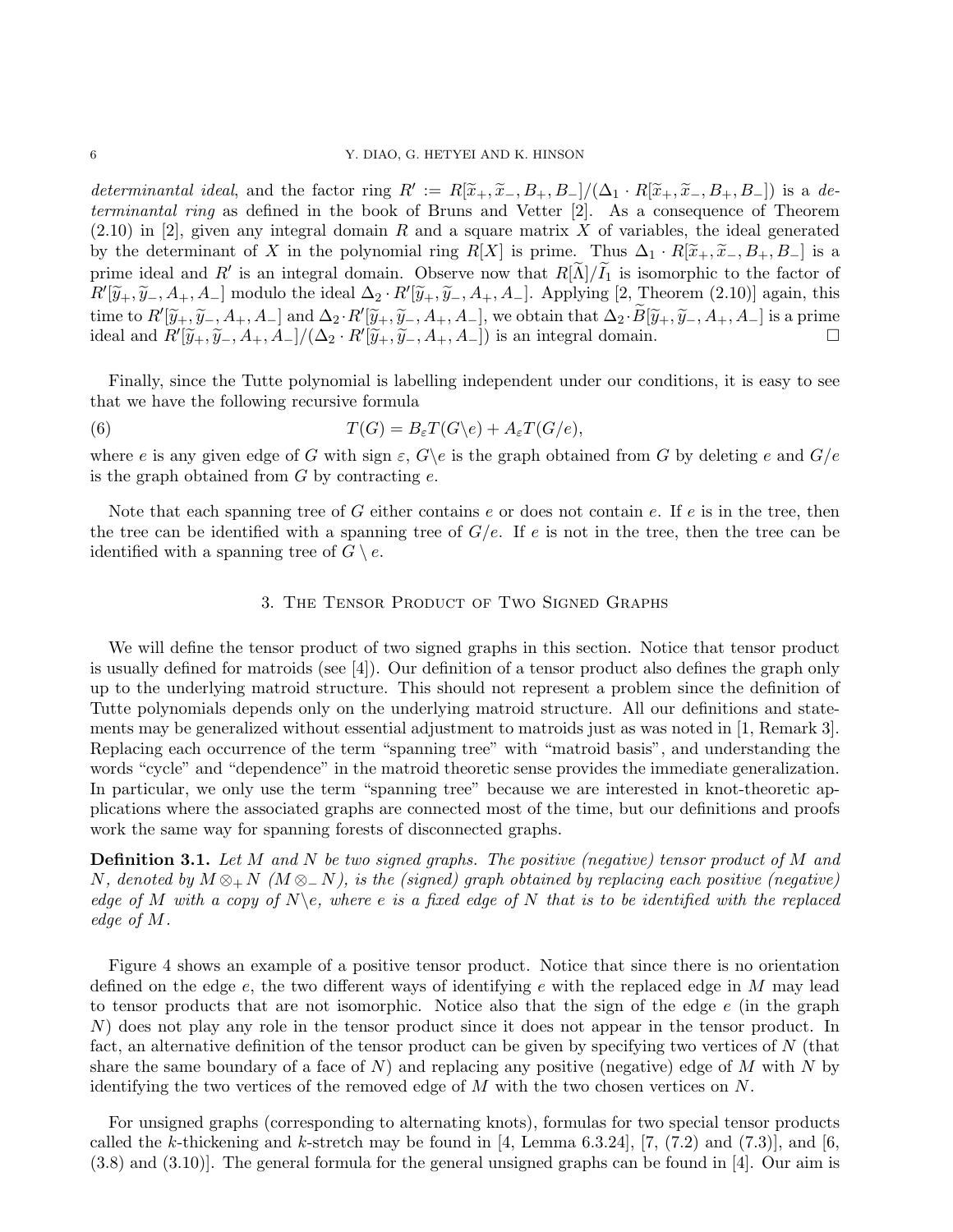

FIGURE 4. The positive tensor product of two signed graphs  $M$  and  $N$ .

to extend the known results in the unsigned cases to the cases of signed graphs. Since our motivation is to apply these results in knot theory, it makes sense to look at a few examples that help one to understand what tensor products mean in knot theory. The left side of Figure 5 below shows a signed graph  $M$  with four vertices, at its right side is its corresponding knot projection diagram. (The first paragraph of Section 6 discusses how to convert M into its corresponding knot projection diagram.) Figure 6 shows the graph  $N$  with a distinguished edge  $e$ , as well as its corresponding knot projection diagram. The tensor product  $M \otimes_{+} N$  is the same as M (so the corresponding knot projection does not change), while the tensor product  $M \otimes_N N$  is a graph with only positive edges whose corresponding knot diagram is a reduced alternating knot projection diagram as shown in Figure 7.



FIGURE 5. A signed graph  $M$  and its corresponding non-alternating knot projection diagram.



FIGURE 6. A signed graph N with a distinguished edge and its corresponding knot projection diagram.

This shows that at the simplest level, the tensor product operation means changing the under/over strand information at the crossings to make the new knot diagram an alternating one.

4. THE POLYNOMIALS  $T_C(N, e)$  and  $T_L(N, e)$ 

In this section we introduce two polynomials defined over a signed graph  $N$  with a distinguished edge e. These polynomials are signed generalizations of the polynomials  $T_C$  and  $T_L$  that occur in the paper of Jaeger, Vertigan and Welsh [7]. A variant of these unsigned polynomials was first introduced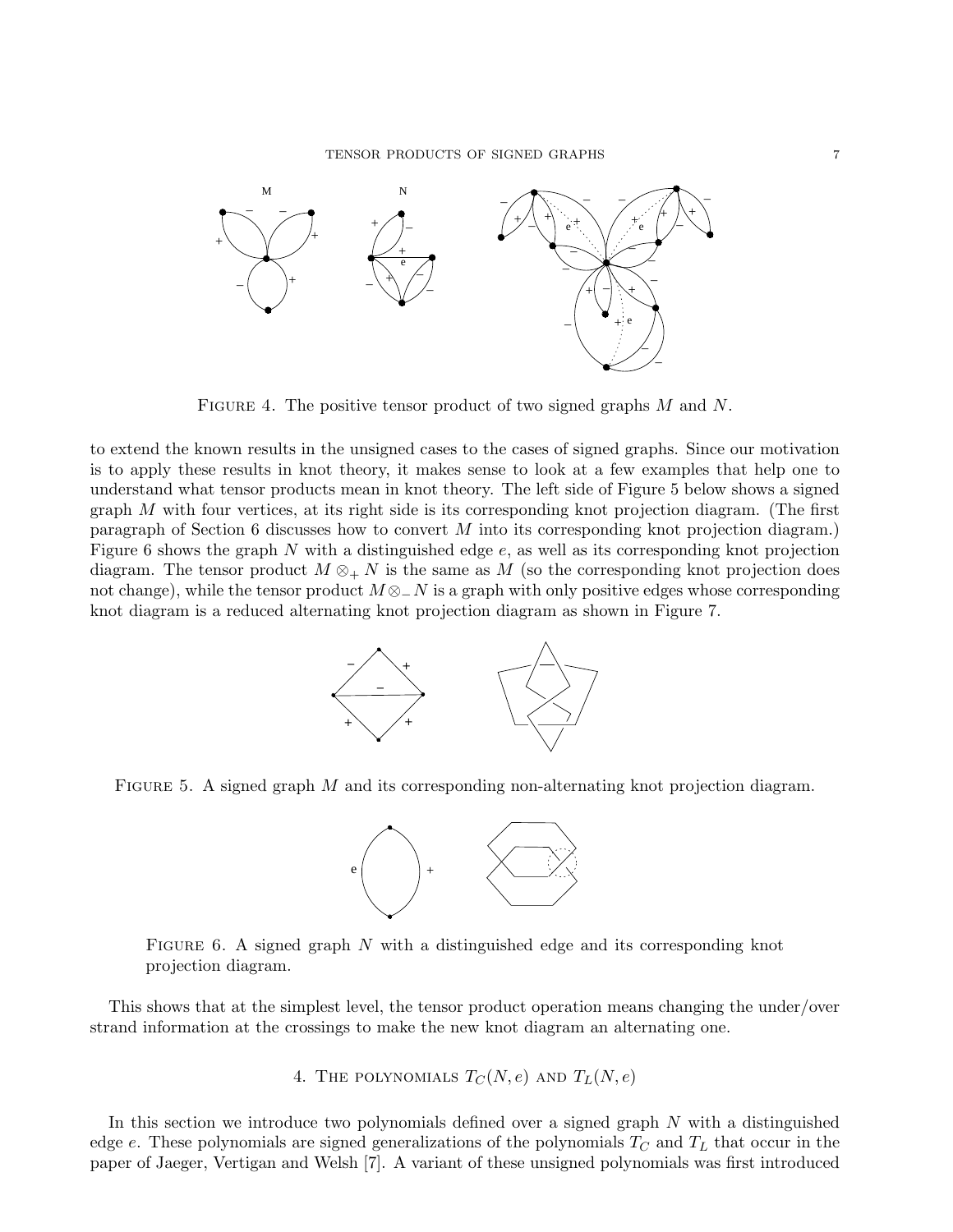

FIGURE 7. The tensor product  $M \otimes_N N$  and its corresponding alternating knot projection diagram.

by Brylawski [3]. The definition is usually done by a system of equations. Here we make a definition that appears to be labelling dependent, in terms of activities, in the spirit of Tutte's original paper [12]. We will then show that our definition is labelling independent. Our methods may be specialized to the "traditional" unsigned case, providing a new approach that appears to be closer to Tutte's original way of thinking.

For any graph N with a spanning tree P, any edge f not on P will close a unique cycle in  $P \cup f$ . As usual in matroid theory, we will use the notation  $C(P, f)$  to denote this unique cycle. As mentioned after equation (6), P can be identified with a spanning tree of  $N/e$  or of  $N \setminus e$ , depending on whether P contains e or not. In the following, when dealing with  $N/e$  we will use the shorthand of referring to a cycle that contains the vertex contracted from  $e$  as simply a cycle containing  $e$ .

**Definition 4.1.** Let N be a signed graph with a distinguished edge e. Then  $T_L(N, e)$  is the polynomial defined by the same rule that defines  $T(N\backslash e)$  except that internally active edges on a cycle closed by e will be considered as internally inactive instead. Similarly,  $T_{\rm C}(N,e)$  is the polynomial defined by the same rule that defines  $T(N/e)$  except that externally active edges that would close a cycle containing e will be considered as externally inactive instead.

**Lemma 4.2.** Let N be a graph, P be a spanning tree of N, e be an edge on P,  $e_i$  and  $e_j$  be two distinct edges not on P such that  $C(P, e_i)$  and  $C(P, e_j)$  both contain the edge e. Then (1)  $P_i = (P \backslash e) \cup e_i$  and  $P_j = (P \backslash e) \cup e_j$  are spanning trees of N as well; (2) there exists at least one cycle in  $(P \backslash e) \cup e_i \cup e_j$ ; (3) any cycle in  $(P \backslash e) \cup e_i \cup e_j$  must contain both  $e_i$  and  $e_j$ .

*Proof.* (1) Since the only cycle in  $P \cup e_i$  is  $C(P, e_i)$  and e is on this cycle, removing e from  $P \cup e_i$ results in a graph containing no cycles and having the same number of edges as  $P$ , so  $P_i$  is a spanning tree of N. Similarly,  $P_i$  is also a spanning tree of N.

(2) This is a classical graph theory result, which is equivalent to one of the circuit axioms in matroid theory.

(3) Let C be a cycle contained in  $(P \backslash e) \cup e_i \cup e_j$ . If C does not contain  $e_i$ , then it is totally contained in  $P_j$ , but that is impossible since  $P_j$  is a tree. So C must contain  $e_i$ . Similarly, C must contain  $e_j$  as well.  $\Box$ 

The following lemma is crucial in the proof of Theorem 4.4.

**Lemma 4.3.** The following identity holds in the ring  $\mathbb{Z}[\Lambda]/I_1$  for all  $k \geq 1$  and all  $\varepsilon, \varepsilon_1, \ldots, \varepsilon_k \in$  $\{-, +\}.$ 

$$
A_{\varepsilon}\left(\prod_{i=1}^k y_{\varepsilon_i} - \prod_{i=1}^k B_{\varepsilon_i}\right) = (y_{\varepsilon} - B_{\varepsilon}) \sum_{i=1}^k A_{\varepsilon_i} \prod_{j=1}^{i-1} y_{\varepsilon_j} \prod_{t=i+1}^k B_{\varepsilon_t}.
$$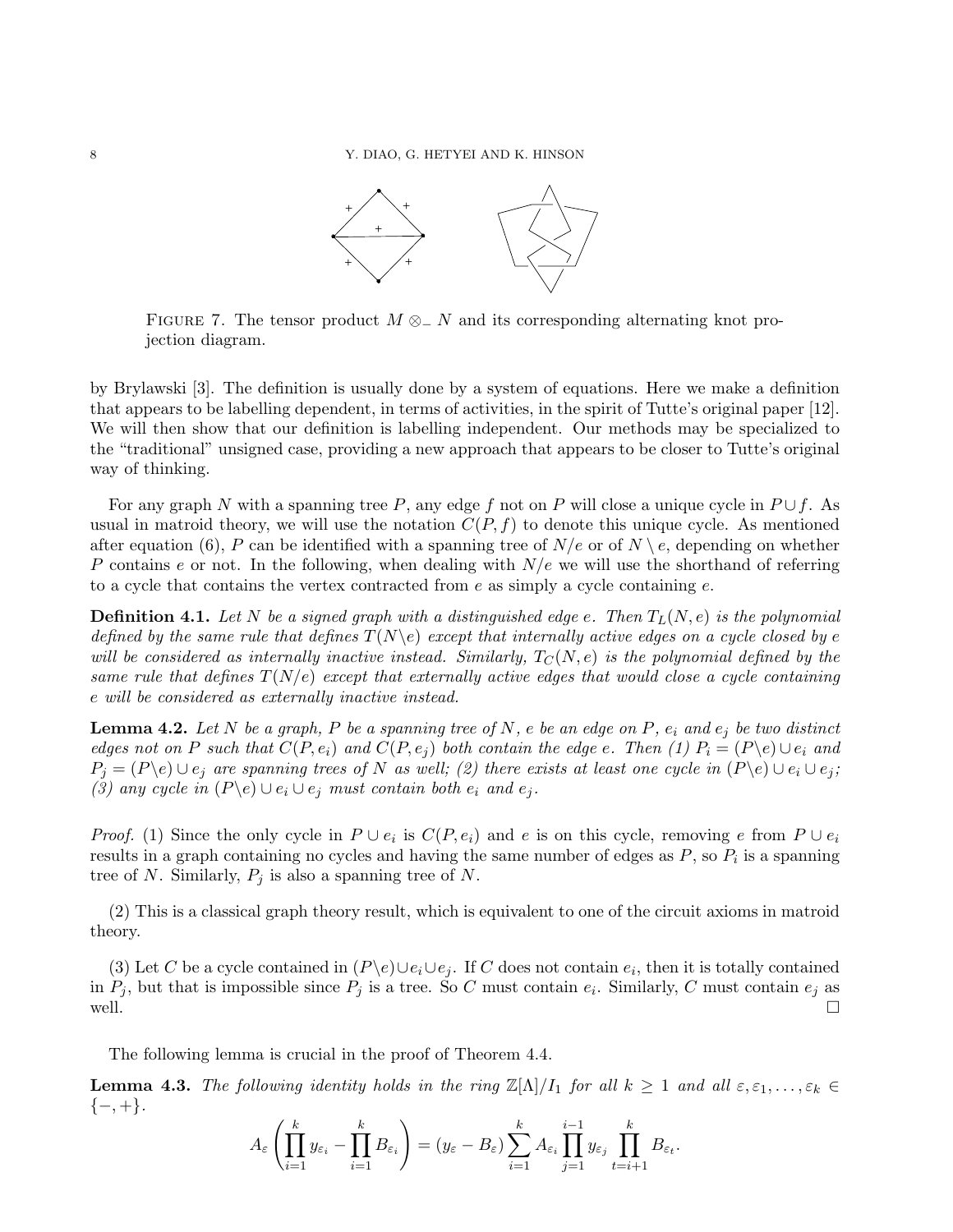As usual, all empty products are equal to 1.

*Proof.* We proceed by induction on k. Assume first  $k = 1$ . For  $\varepsilon_1 = \varepsilon$  the identity

$$
A_{\varepsilon}(y_{\varepsilon} - B_{\varepsilon}) = (y_{\varepsilon} - B_{\varepsilon})A_{\varepsilon}
$$

is valid even in  $\mathbb{Z}[\Lambda]$ , whereas for  $\varepsilon_1 \neq \varepsilon$  the identity

$$
A_{\varepsilon}(y_{\varepsilon_1}-B_{\varepsilon_1})=(y_{\varepsilon}-B_{\varepsilon})A_{\varepsilon_1}
$$

may be rearranged as

$$
\det\left(\begin{array}{cc}A_{\varepsilon_1} & B_{\varepsilon_1} \\ A_{\varepsilon} & B_{\varepsilon}\end{array}\right) - \det\left(\begin{array}{cc}A_{\varepsilon_1} & y_{\varepsilon_1} \\ A_{\varepsilon} & y_{\varepsilon}\end{array}\right) = 0,
$$

and the left hand side is one of the generators of  $I_1$ . To prove the induction step, let us restate the identity in the following equivalent form.

(7) 
$$
\det \left( \sum_{i=1}^k A_{\varepsilon_i} \prod_{j=1}^{i-1} y_{\varepsilon_j} \prod_{t=i+1}^k B_{\varepsilon_t} \prod_{i=1}^k B_{\varepsilon_i} \right) = \det \left( \sum_{i=1}^k A_{\varepsilon_i} \prod_{j=1}^{i-1} y_{\varepsilon_j} \prod_{t=i+1}^k B_{\varepsilon_t} \prod_{i=1}^k y_{\varepsilon_i} \right).
$$

Let us use  $LHS_k$  and  $RHS_k$  respectively as a short hand for the left hand side and right hand side of (7) respectively. Assume by induction that (7) is valid for some  $k \geq 1$  and consider the identity obtained by increasing k to  $k + 1$ . The new left hand side

$$
LHS_{k+1} = \det \left( \sum_{i=1}^{k+1} A_{\varepsilon_i} \prod_{j=1}^{i-1} y_{\varepsilon_j} \prod_{t=i+1}^{k+1} B_{\varepsilon_t} \prod_{i=1}^{k+1} B_{\varepsilon_i} \right)
$$

may be rewritten as

$$
LHS_{k+1} = \det \left( \begin{array}{c} \left( \sum_{i=1}^k A_{\varepsilon_i} \prod_{j=1}^{i-1} y_{\varepsilon_j} \prod_{t=i+1}^k B_{\varepsilon_t} \right) B_{\varepsilon_{k+1}} + A_{\varepsilon_{k+1}} \prod_{j=1}^k y_{\varepsilon_j} \prod_{i=1}^k B_{\varepsilon_i} \cdot B_{\varepsilon_{k+1}} \\ A_{\varepsilon} \end{array} \right),
$$

which yields the recursion

$$
LHS_{k+1} = LHS_k \cdot B_{\varepsilon_{k+1}} + A_{\varepsilon_{k+1}} \prod_{j=1}^k y_{\varepsilon_j} \cdot B_{\varepsilon}.
$$

Similarly, the new right hand side may be rewritten as

$$
RHS_{k+1} = \det \left( \begin{array}{c} \left( \sum_{i=1}^k A_{\varepsilon_i} \prod_{j=1}^{i-1} y_{\varepsilon_j} \prod_{t=i+1}^k B_{\varepsilon_t} \right) B_{\varepsilon_{k+1}} + A_{\varepsilon_{k+1}} \prod_{j=1}^k y_{\varepsilon_j} \prod_{i=1}^k y_{\varepsilon_i} \cdot y_{\varepsilon_{k+1}} \\ A_{\varepsilon} \end{array} \right),
$$

yielding the recursion

$$
RHS_{k+1} = RHS_k \cdot B_{\varepsilon_{k+1}} + \prod_{i=1}^k y_{\varepsilon_i} \left( A_{\varepsilon_{k+1}} y_{\varepsilon} - A_{\varepsilon} \left( y_{\varepsilon_{k+1}} - B_{\varepsilon_{k+1}} \right) \right).
$$

To show that the left hand side and the right hand side obey the same recursion formula, it is sufficient to observe that

$$
A_{\varepsilon_{k+1}}B_{\varepsilon}=A_{\varepsilon_{k+1}}y_{\varepsilon}-A_{\varepsilon}\left(y_{\varepsilon_{k+1}}-B_{\varepsilon_{k+1}}\right)
$$

holds in  $\mathbb{Z}[\Lambda]/I_1$ , which is equivalent to the already shown induction basis statement.

We will now state and prove our main result of this section.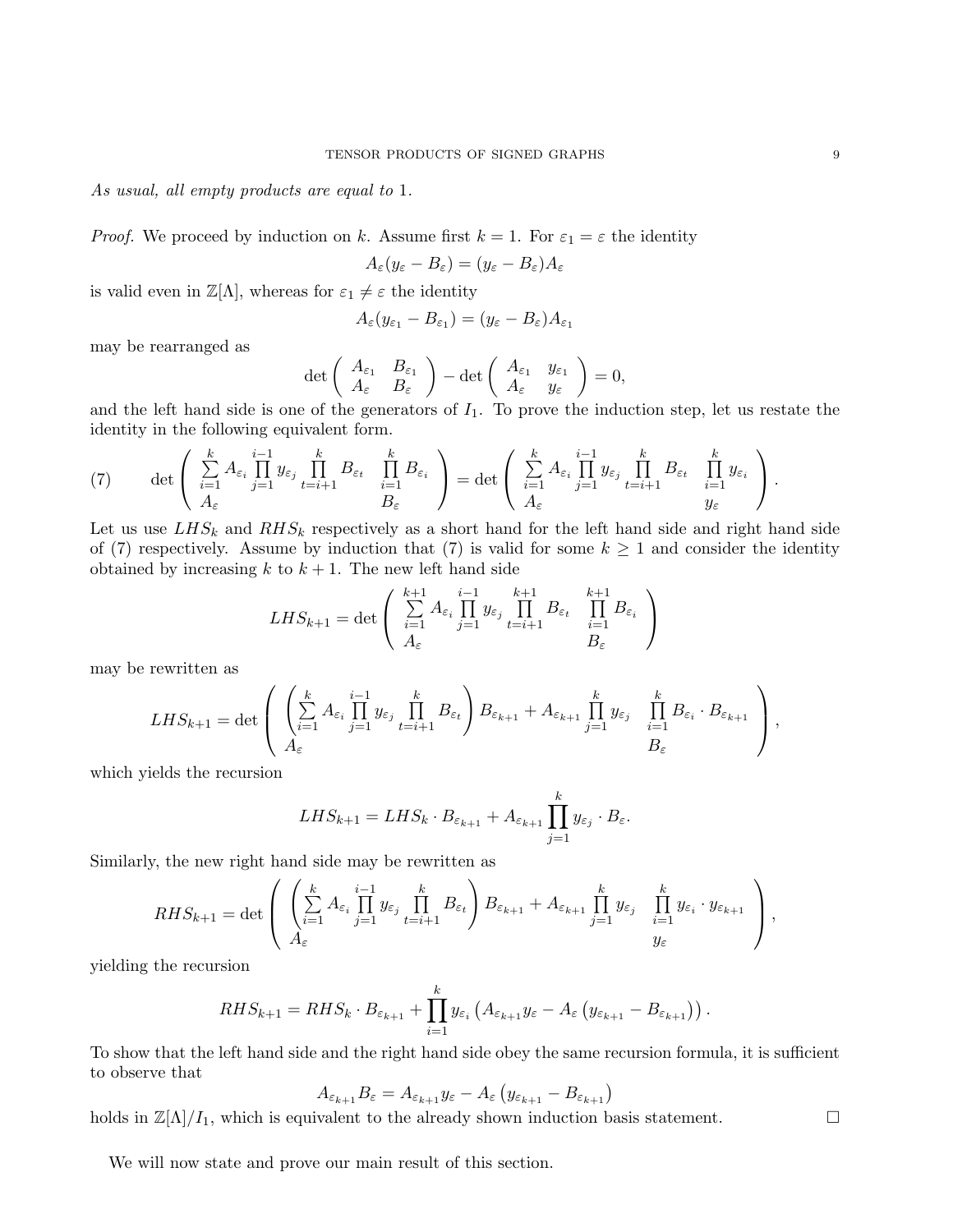**Theorem 4.4.** Let N be a signed graph with a distinguished edge e and  $\epsilon \in \{-1, +1\}$ , then

(8) 
$$
A_{\varepsilon}(T(N/e) - T_C(N, e)) = (y_{\varepsilon} - B_{\varepsilon})T_L(N, e)
$$

and

(9) 
$$
B_{\varepsilon}(T(N\backslash e)-T_{L}(N,e))=(x_{\varepsilon}-A_{\varepsilon})T_{C}(N,e).
$$

Note that the equalities in the above theorem can also be expressed in terms of determinants:

(10) 
$$
\det \begin{pmatrix} T_L(N,e) & T_C(N,e) \\ A_{\varepsilon} & B_{\varepsilon} \end{pmatrix} = \det \begin{pmatrix} T_L(N,e) & T(N/e) \\ A_{\varepsilon} & y_{\varepsilon} \end{pmatrix}
$$

and

(11) 
$$
\det \left( \begin{array}{cc} T_L(N,e) & T_C(N,e) \\ A_{\varepsilon} & B_{\varepsilon} \end{array} \right) = \det \left( \begin{array}{cc} T(N \backslash e) & T_C(N,e) \\ x_{\varepsilon} & B_{\varepsilon} \end{array} \right)
$$

*Proof.* We will prove equation (8) first. Recall that  $T_L(N, e)$  is defined by the same rule that defines  $T(N\backslash e)$  except that an internally active edge with sign  $\varepsilon$  on a cycle closed by e is considered inactive, hence contributes  $A_{\varepsilon}$  instead of  $x_{\varepsilon}$ , and  $T_{\varepsilon}(N,e)$  is defined by the same rule that defines  $T(N/e)$ except that an externally active edge with sign  $\varepsilon$  that would close a cycle containing e contributes  $B_{\varepsilon}$ instead of  $y_{\varepsilon}$ . By definition the only edges having different weight in  $T(N/e)$  and  $T_{\varepsilon}(N, e)$  are those externally active edges on a cycle containing e since the externally inactive edges are not the exceptions in the definition of  $T_{\mathcal{C}}(N, e)$  and would make the same contributions in  $T(N/e)$  and  $T_{\mathcal{C}}(N, e)$ . We will assign e the largest index among the edges of N. Since e does not appear in  $N/e$  nor in  $N\backslash e$ , this will not affect our polynomials.

Let Q be a spanning tree of N with the property that  $e \in Q$  and there exists at least one externally active edge g with respect to Q such that  $C(Q, g)$  contains e. Let S be the set of such  $(Q, g)$  pairs. We will establish a one-to-one correspondence between S and the set  $\mathcal{T}_1$  of spanning trees of  $N \backslash e$ . Let P be a spanning tree of  $N\backslash e$ . Since e has the largest label, the edge g with smallest label on the cycle  $C(P, e)$  is different from e. It follows that  $Q = (P\backslash q) \cup e$  is a spanning tree of N and g is an externally active edge with respect to Q. This sets up the correspondence between P and the pair  $(Q, g)$ . We leave it to our reader to verify that this is indeed a one-to-one correspondence.

On the other hand, the spanning trees of  $N/e$  can be divided into two disjoint sets: those that contain at least one externally active edge that closes a cycle containing e and those that do not. Denote the first set by  $\mathcal{T}_2$  and the second by  $\mathcal{T}_3$ . If we pair a spanning tree in  $\mathcal{T}_2$  and an externally active edge that closes a cycle containing the vertex contracted from  $e$ , then apparently this will set up a one-to-one correspondence with the set  $S$  as well. In other words, there is a one-to-one correspondence between  $\mathcal{T}_1$  and the set  $\mathcal{T}_4$  of pairs of the spanning trees of  $\mathcal{T}_2$  and their corresponding edges described above.

Consider a spanning tree  $P \in \mathcal{T}_3$ . Since there are no externally active edges with respect to P, the exception rule defining  $T_C(N, e)$  does not apply to any edge, hence the contributions of P to  $T(N/e)$ and  $T_{\mathcal{C}}(N,e)$  are identical. It follows that the combined contribution of  $\mathcal{T}_3$  to the LHS is 0 and we may ignore this set entirely in the rest of our argument.

Let P' be a spanning tree of  $N/e$  from the set  $\mathcal{T}_2$  and let  $e_1, e_2, ..., e_k$   $(k \geq 1)$  be the externally active edges of  $N/e$  with respect to P' such that  $C(P', e_j)$  contains the vertex contracted from e. Let  $\varepsilon_j$  be the sign of  $e_j$   $(1 \leq j \leq k)$  and let P be the spanning tree of N obtained from P' by recovering the edge e. Notice that for each j,  $(P\backslash e) \cup e_j$  is a spanning tree of  $N\backslash e$  by Lemma 4.2. Furthermore,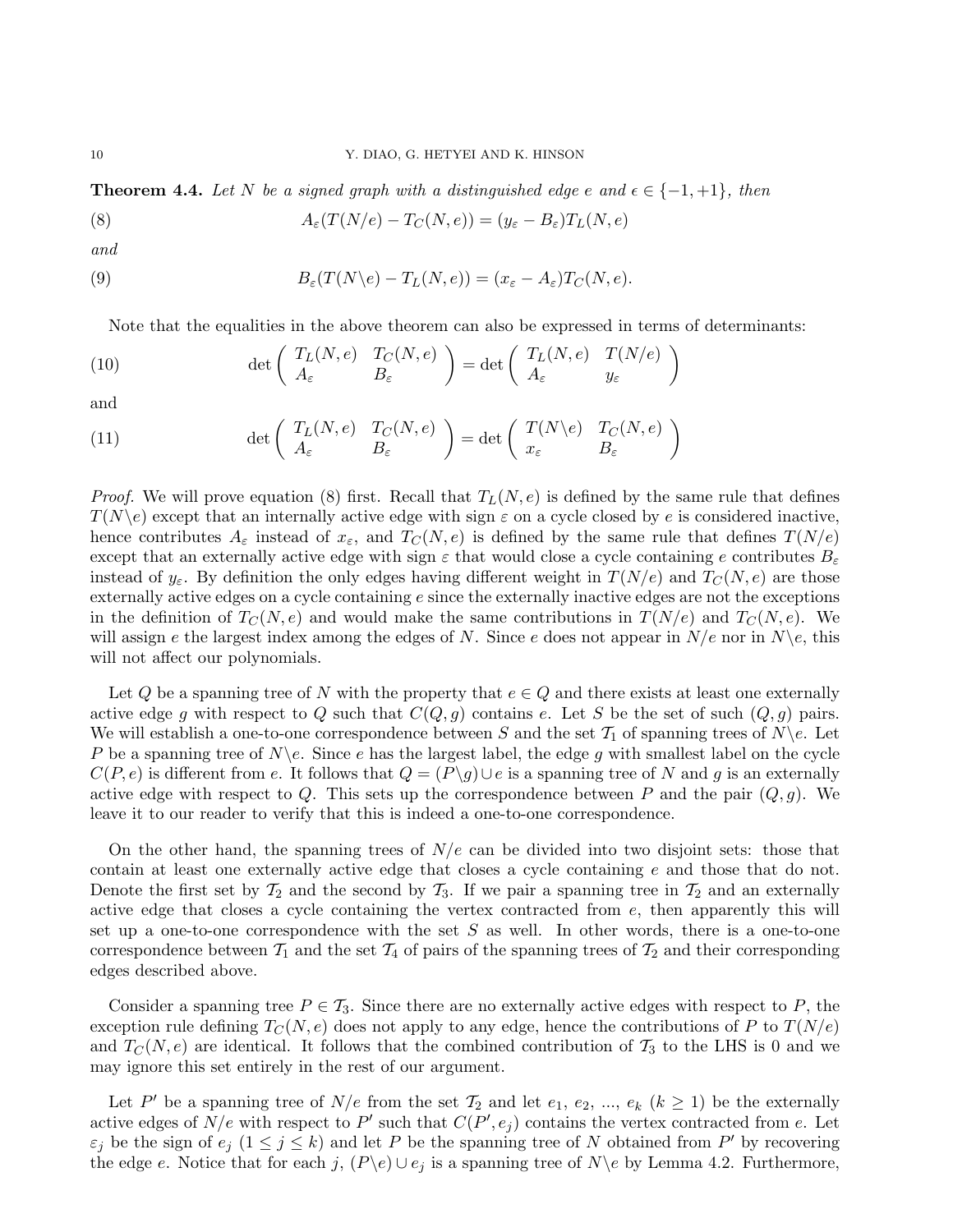$(P', e_j) \longleftrightarrow (P \setminus e) \cup e_j = P_j$  is the one-to-one correspondence between  $T_1$  and  $T_4$  discussed above. The combined contribution of P' (or of all the pairs  $(P', e_j)$ ,  $1 \leq j \leq k$ ) to  $T(N/e) - T_C(N, e)$  is  $(\prod_{j=1}^k y_{\varepsilon_j} - \prod_{j=1}^k B_{\varepsilon_j})$  times the weight of the other edges of P' according to the exception rule of  $T<sub>C</sub>(N, e)$ . Since (by Lemma 4.3)

$$
A_{\varepsilon}(\prod_{j=1}^k y_{\varepsilon_j}-\prod_{j=1}^k B_{\varepsilon_j})=(y_{\varepsilon}-B_{\varepsilon})\sum_{j=1}^k A_{\varepsilon_j}\prod_{i=1}^{j-1} y_{\varepsilon_i}\prod_{t=j+1}^k B_{\varepsilon_t},
$$

it suffices to show that, assuming that  $e_1, e_2, ..., e_k$  are listed in increasing order of their labels, the contribution of  $P_j$  to  $T_L(N, e)$  is  $A_{\varepsilon_j} \prod_{i=1}^{j-1} y_{\varepsilon_i} \prod_{t=j+1}^k B_{\varepsilon_t}$  times the weight of the other edges of P (not including  $e$ ) for each j, provided that the weight of the other edges on  $P$  is the same on the LHS and RHS of the equation in the theorem.

Case 1. The edges of the cycle  $C_j = C(P, e_j) = C(P_j, e)$  that are different from e and  $e_j$ . These edges are internal in both  $P_j$  and P. On the side of  $T(N/e) - T_C(N, e)$ , these edges are internally inactive due to the fact that  $e_j$  is externally active. On the side of  $T_L(N, e)$ , these edges are also treated as inactive edges since they are exactly the exceptions in the definition of  $T_L(N, e)$ . Thus, these edges of P make the same contributions on the two sides of the equation in the theorem.

Case 2. The edges of P that are not contained in the cycle  $C_j$ : Let f be such an edge. Then f is either active in both  $N/e$  (with respect to P') and  $N \ e$  (with respect to P<sub>j</sub>), or inactive in both, because it is compared to the same edges in both  $N/e$  and  $N\$ e, and none of the exceptions applies. In fact, if  $f \in C(P', g)$  for some external edge g then  $g \neq e_j$  (otherwise  $f \in C_j$ ), so g is an external edge with respect to  $P_i$  as well. The exception rule does not apply to f on the LHS since f is internal and the exception rule does not apply to f on the RHS since  $f \notin C_j$ . Conversely, if  $f \in C(P_j, g)$  for some g external to  $P_j$ , then  $g \neq e$  (otherwise  $f \in C_j$  again). So g is also an edge external with respect to  $P_i$ . Thus, these edges of P also make the same contributions on the two sides of the equation in the theorem.

Case 3. The external edges of  $N\ P$  with respect to  $P_j$  that are different from the  $e_j$ 's: Let f be such an external edge. If f is externally inactive in  $N\backslash e$  (with respect to  $P_i$ ), then it is also externally inactive in  $N/e$  (with respect to P'). So its weight on both sides is the same. If f is externally active in  $N \backslash e$  (with respect to  $P_j$ ), then  $C(P, f)$  (hence  $C(P', f)$ ) does not contain the edge e (or it would have to be one of the  $e_j$ 's). It follows that  $C(P', f) = C(P_j, f)$ . So f is externally active in  $N/e$  with respect to  $P'$  as well. Thus f makes the same contribution on both sides of the equation.

Case 4. We will now consider the weight of the edges  $e_1, e_2, ..., e_{j+1}, ..., e_k$  in  $T_L(N, e)$ . Consider the unique cycle  $C(P_i, e_i)$  for any  $i \neq j$ . By Lemma 4.2,  $e_i$  and  $e_j$  are both contained in this cycle. It follows that  $e_i$  is externally inactive if  $i > j$  by our assumption on the labels of the edges  $e_1, e_2, ...,$  $e_k$ . On the other hand, notice that  $C(P_j, e_i)$  is a subset of  $C(P, e_i) \cup C(P, e_j)$ . By the definition of  $e_i$ and  $e_i$ ,  $e_i$  has the smallest label among the edges of  $C(P, e_i)$  and  $e_j$  has the smallest label among the edges of  $C(P, e_i)$ . Thus, if  $i < j$ , then  $e_i$  has the smallest label among all edges of  $C(P, e_i) \cup C(P, e_j)$ . In particular,  $e_i$  has the smallest label among all edges of  $C(P_j, e_i)$ . That is,  $e_i$  is externally active with respect to  $P_j$  (in  $N \backslash e$ ). So the contribution of  $e_i$  is  $y_{\varepsilon_i}$  for any  $1 \leq i < j$ . It follows that the total contribution of the edges  $e_1, e_2, ..., e_{j+1}, ..., e_k$  in  $T_L(N, e)$  is  $\prod_{i=1}^{j-1} y_{\varepsilon_i} \prod_{t=j+1}^k B_{\varepsilon_t}$ .

Case 5. Since  $e_j$  is an internal edge with respect to  $P_j$  and it is on a cycle closed by e (by the definition of  $P_j$ ),  $e_j$  is considered to be inactive by the exception rule of  $T_L(N, e)$ . Thus the contribution of  $e_j$ is  $A_{\varepsilon_j}$ .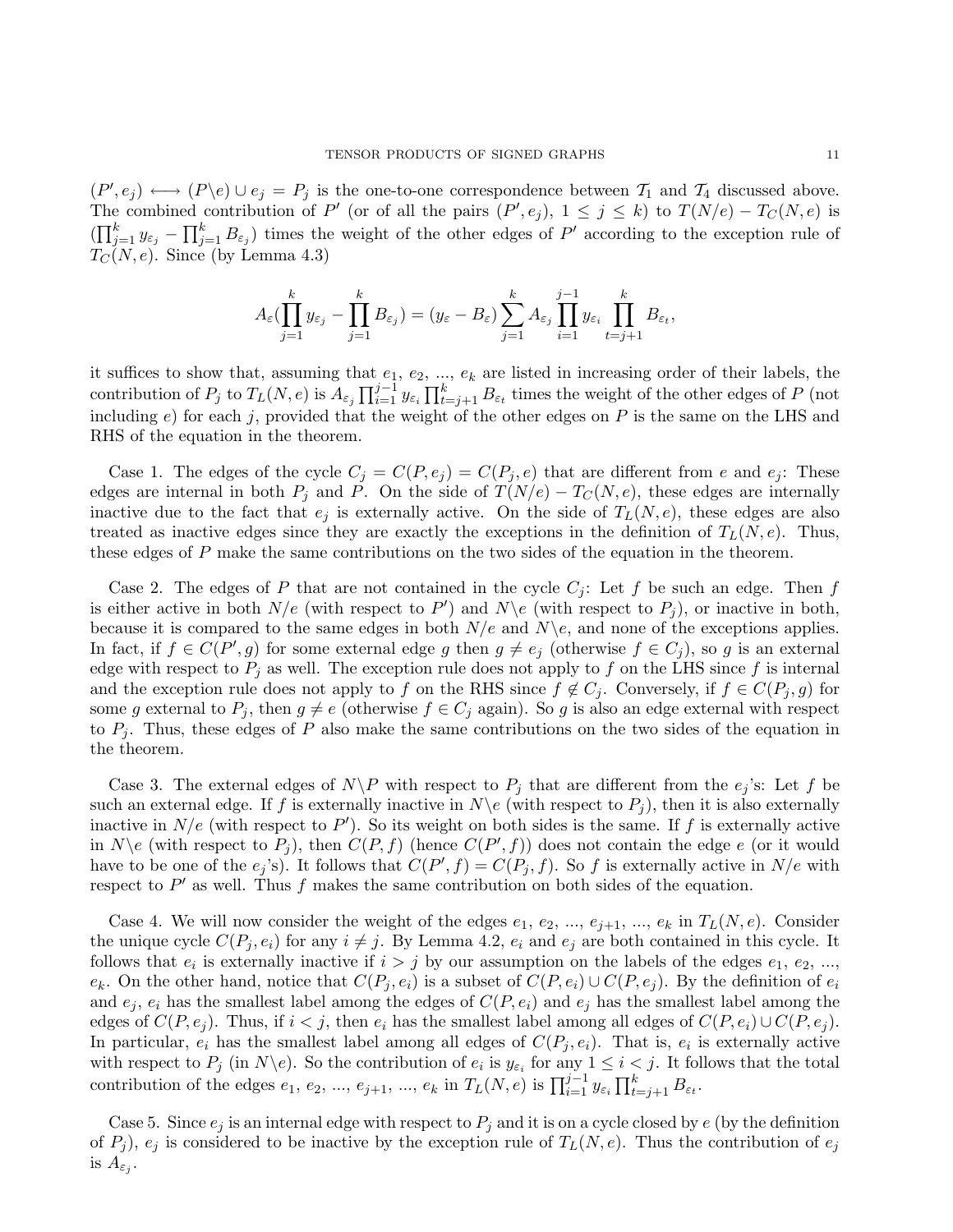Combining the above cases finishes our proof for (8). The proof for (9) is quite similar to that of (8). However, for the sake of convenience of our reader, we still provide the details below.

 $T_L(N, e)$  is defined by the same rule as  $T(N\backslash e)$  except that internally active edges on a cycle closed by e are considered as inactive instead. Thus the only edges having different weight in  $T(N\backslash e)$  and  $T_L(N, e)$  are those internally active edges on a cycle closed by e, since the internally inactive edges make the same contributions in  $T(N\backslash e)$  and  $T_L(N, e)$ . Keep in mind that we have assigned e the largest index among the edges of N.

Let P be a spanning tree in  $N\backslash e$  and let  $e_1, e_2, ..., e_k$   $(k \ge 1)$  be the internally active edges such that  $P \backslash e_j \cup e$  is a spanning tree of N. Let  $P'_j$  be the spanning tree of  $N/e$  obtained from P by contracting the edge e and deleting the edge  $e_j$  from the cycle that is thus formed. Notice that  $P'_j \longleftrightarrow P \backslash e_j \cup e_j$ is a one-to-one correspondence. Since the edges  $e_1, e_2, ..., e_k$  are on the cycle closed by e in P, they are subject to the exception rule in the definition of  $T_L(N, e)$ , and all other edges carry the same weight in the calculations of  $T_L(N, e)$  and  $T(N\backslash e)$ . Thus the contribution of P to  $T(N\backslash e) - T_L(N, e)$ is  $(\prod_{j=1}^k x_{\varepsilon_j} - \prod_{j=1}^k A_{\varepsilon_j})$  times the combined weight of the other edges. Since

$$
B_{\varepsilon}(\prod_{j=1}^k x_{\varepsilon_j} - \prod_{j=1}^k A_{\varepsilon_j}) = (x_{\varepsilon} - A_{\varepsilon}) \sum_{j=1}^k B_{\varepsilon_j} \prod_{i=1}^{j-1} x_{\varepsilon_i} \prod_{t=j+1}^k A_{\varepsilon_t}
$$

by Lemma 4.3, it suffices to show that, assuming that  $e_1, e_2, ..., e_k$  are listed in increasing order of their labels, the contribution of  $P'_j$  to  $T_C(N, e)$  is  $B_{\varepsilon_j} \prod_{i=1}^{j-1} x_{\varepsilon_i} \prod_{t=j+1}^k A_{\varepsilon_t}$  times the weight of the other edges of  $P'_j$  for each j, provided that the weight of the other edges on P is the same on the LHS and the RHS of equation (9) in the theorem.

If g is an edge of P, let us denote by  $K(P, g)$  the set of external edges f such that  $(P \setminus g) \cup f$  is a spanning tree. We have the following cases to consider.

Case 1. The edges of  $K(P, e_i)$  that are different from e and  $e_i$ . These edges are external in both P and  $P\backslash e_j \cup e$ . On the side of  $T(N\backslash e) - T_L(N, e)$ , these edges are externally inactive as  $e_j$  is internally active. On the side of  $T_c(N, e)$ , these edges are the exceptions in the definition of  $T_c(N, e)$  hence are also considered as inactive. Hence these edges make the same contributions on both sides of the equation.

Case 2. The edges of  $N\backslash P$  that are not in  $K(P, e_j)$ . Let f be such an edge. Then f is either inactive in both  $N \backslash e$  (with respect to P) and  $N/e$  (with respect to  $P'_j$ ) or active in both  $N \backslash e$  and  $N/e$ , because it is compared to the same edges in both  $N\backslash e$  and  $N/e$ . The exception rule does not apply since f is external on the LHS and  $e \notin C(P'_j, f)$  on the RHS. Hence f makes the same contribution on both sides of the equation.

Case 3. The internal edges of P that are different from the  $e_i$ 's. Let f be such an edge. If f is internally inactive in  $N/e$  (with respect to  $P'_j$ ) then it is also internally inactive in  $N\backslash e$  (with respect to P). If f is internally active in  $N/e$  then  $K(P'_j, f)$  does not contain the vertex contracted from e (otherwise it would be one of the  $e_i$ 's). It follows that  $K(P, f) = K(P \backslash e_j \cup e, f)$ , so f is internally active with respect to  $P$  as well. Thus  $f$  makes the same contribution on both sides of the equation.

Case 4. We now consider the edges  $e_1, e_2, ..., e_k$  in  $T_c(N, e)$ . Recall that  $P'_j$  is the spanning tree of  $N/e$  obtained from P by contracting the edge e and deleting the edge  $e_j$ . Consider the cut  $K(P'_j, e_i)$ for any  $i \neq j$ .  $e_i$  and  $e_j$  are both contained in this cut. It follows that  $e_i$  is internally inactive if  $i > j$ , by our assumption on the labels of the edges  $e_1, e_2, ..., e_k$ , and that  $e_i$  is internally active if  $i < j$ . So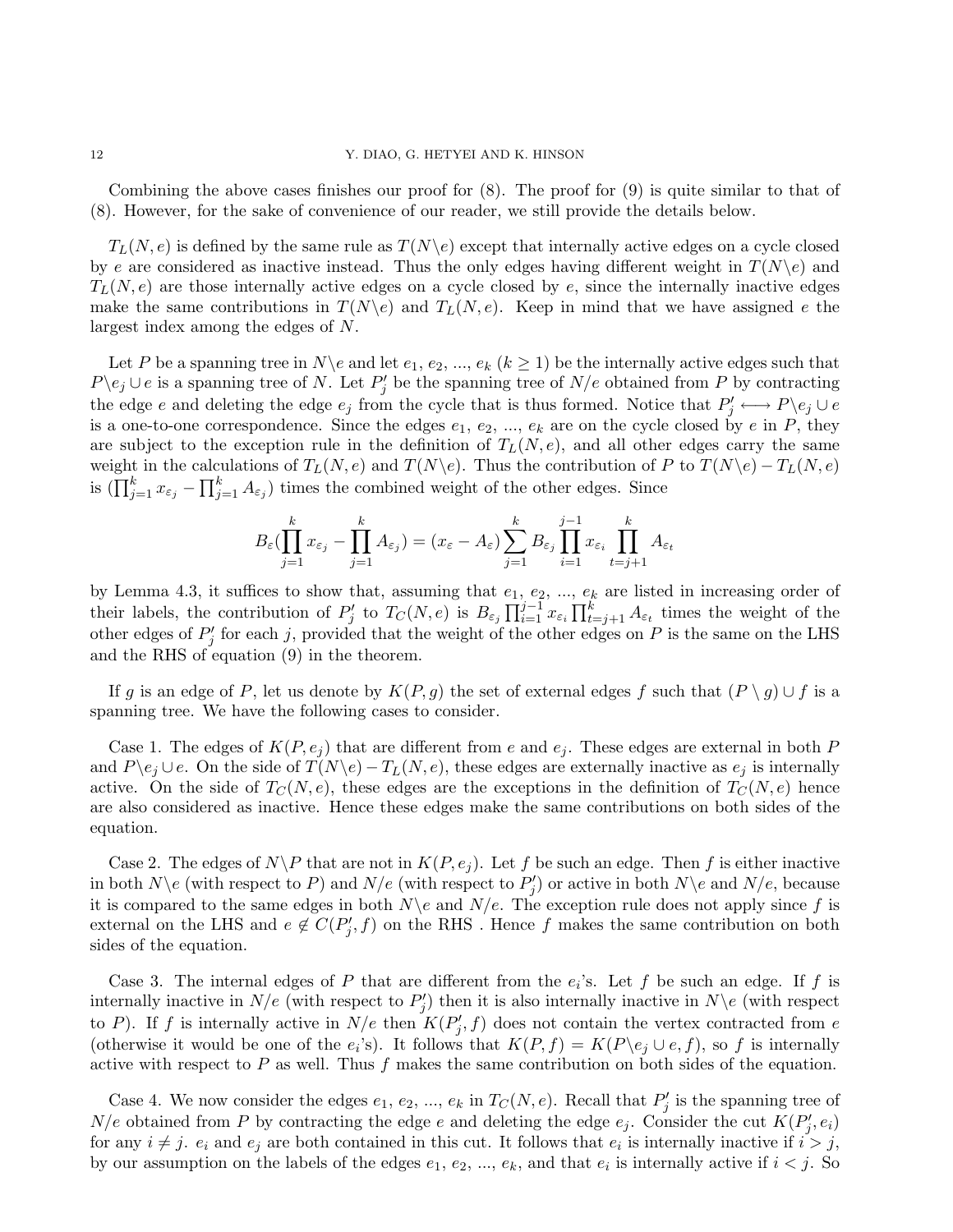the contribution of  $e_i$  is  $x_{\varepsilon_i}$  for any  $1 \leq i < j$  and  $A_{\varepsilon_i}$  for  $j < i \leq k$ . Finally, since  $e_j$  is external to  $P'_j$ and it closes a cycle in  $P'_j$  containing e, the exception rule for  $T_C(N, e)$  applies to it. So it is always considered as inactive hence its contribution in  $T_C(N, e)$  is  $B_{\varepsilon_j}$ . It follows that the total contribution of  $e_1, e_2, ..., e_k$  in  $T_C(N, e)$  is  $B_{\varepsilon_j} \prod_{i=1}^{j-1} x_{\varepsilon_i} \prod_{t=j+1}^k A_{\varepsilon_t}$ , as desired.

One of the most important consequences of Theorem 4.4 is the following.

**Corollary 4.5.** The polynomials  $T_C(N, e)$  and  $T_L(N, e)$  are independent of the labelling. They may be equivalently defined by the system of equations  $(8)$  and  $(9)$ .

In fact, by Theorem 4.4, for any  $\varepsilon \in \{+, -\}$ , setting  $z_C = T_C(N, e)$  and  $z_L = T_L(N, e)$  provides a solution of the linear system of equations

$$
(y_{\varepsilon} - B_{\varepsilon})z_L + A_{\varepsilon}z_C = A_{\varepsilon}T(N/e)
$$
  
\n
$$
B_{\varepsilon}z_L + (x_{\varepsilon} - A_{\varepsilon})z_C = B_{\varepsilon}T(N\backslash e).
$$

Here  $z_L$  are  $z_C$  are the unknowns, and the givens belong to  $\mathbb{Z}[\Lambda]/I_1$ , an integral domain by Lemma 2.7. Cramer's rule is applicable in the quotient field of  $\mathbb{Z}[\Lambda]/I_1$ , and we have

$$
\det \left( \begin{array}{cc} y_{\varepsilon} - B_{\varepsilon} & A_{\varepsilon} \\ B_{\varepsilon} & x_{\varepsilon} - A_{\varepsilon} \end{array} \right) = x_{\varepsilon} y_{\varepsilon} - A_{\varepsilon} y_{\varepsilon} - B_{\varepsilon} x_{\varepsilon}
$$

which is a nonzero element of  $\mathbb{Z}[\Lambda]/I_1$ , independently of the choice of  $\varepsilon$ , since each element of  $I_1$  is a Z-linear combination of monomials involving both negative and positive variables.

We may recover the classical unsigned case that is widely studied in the literature in two steps as follows. Consider unsigned graphs as special signed graphs whose edges are all positive. The signed Tutte polynomial of such a graph may be considered as a polynomial in the positive variables only. The subring of  $\mathbb{Z}[\Lambda]/I_1$ , generated by the integers and the positive variables is easily seen to be isomorphic to the polynomial ring  $\mathbb{Z}[x_+, y_+, A_+, B_+]$ , because  $I_1$  involves only polynomials with terms of mixed signature, as mentioned above. We thus consider  $T_{\mathcal{C}}(N, e)$  and  $T_{\mathcal{L}}(N, e)$  as elements of  $\mathbb{Z}[x_+, y_+, A_+, B_+]$ , defined by the exception rules given in Definition 4.1. Under these circumstances Lemma 4.3 may be replaced with the trivial identity

$$
A_{+}(y_{+}^{k} - B_{+}^{k}) = A_{+}(y_{+} - B_{+}) \cdot \sum_{i=1}^{k} y_{+}^{i-1} B_{+}^{k-i},
$$

and Theorem 4.4 specializes to the following statement.

**Theorem 4.6.** Given an unsigned graph  $N$  with a distinguished edge  $e$ , the signed polynomials  $T_C(N, e), T_L(N, e) \in \mathbb{Z}[x_+, y_+, A_+, B_+]$  satisfy

$$
A_{+}(T(N/e) - T_{C}(N, e)) = (y_{+} - B_{+})T_{L}(N, e)
$$

and

$$
B_{+}(T(N\backslash e) - T_{L}(N, e)) = (x_{+} - A_{+})T_{C}(N, e).
$$

The system of equations in Theorem 4.6 uniquely determines the polynomials  $T_C(N, e), T_L(N, e) \in$  $\mathbb{Z}[x_+, y_+, A_+, B_+]$ , and may be used as their alternative definition. Consider finally the ring homomorphism  $\phi : \mathbb{Z}[x_+, y_+, A_+, B_+] \to \mathbb{Z}[x, y]$ , given by  $x_+ \mapsto x$ ,  $y_+ \mapsto y$ ,  $A_+ \mapsto 1$ , and  $B_+ \mapsto 1$ . On the one hand  $T_C(N, e)$ ,  $T_L(N, e)$  go into polynomials that may be defined by modifying the definition of the ordinary Tutte polynomials  $T(N\langle e; x, y \rangle)$  and  $T(N\langle e; x, y \rangle)$  according to the exception rules given in Definition 4.1. On the other hand these homomorphic images satisfy the homomorphic images of the equations given in Theorem 4.6 which still has a unique solution in the polynomial ring  $\mathbb{Z}[x, y]$ .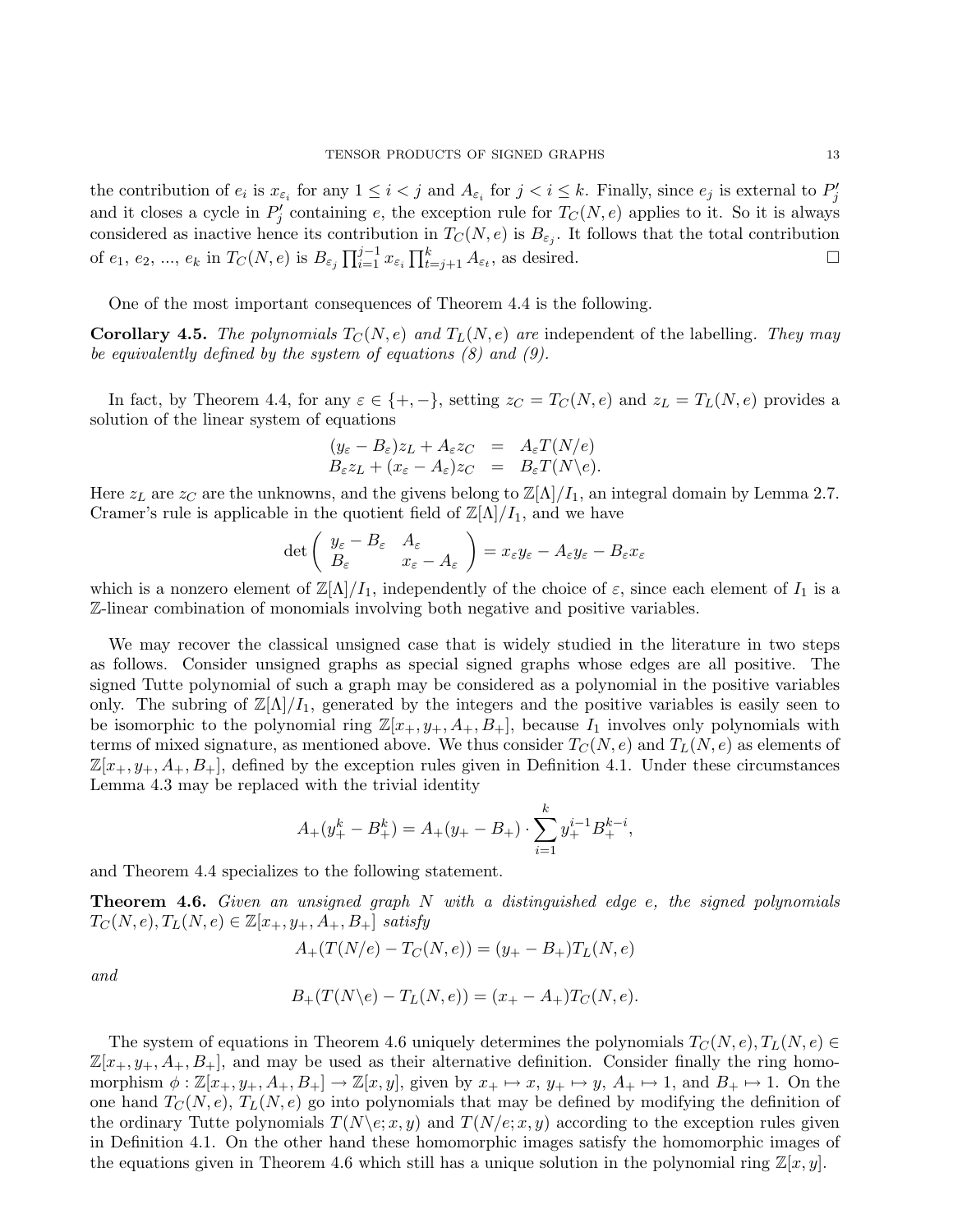**Corollary 4.7.** Given an unsigned graph  $N$  with a distinguished edge  $e$ , let us define the polynomials  $T_{\mathcal{C}}(N, e)$  and  $T_{\mathcal{L}}(N, e)$  by modifying the definition of the ordinary Tutte polynomials  $T(N\setminus e; x, y)$  and  $T(N/e; x, y)$  according to the exception rules given in Definition 4.1. Then these polynomials may be equivalently defined by the system of equations

(12) 
$$
T(N/e) - T_C(N, e) = (y - 1)T_L(N, e)
$$

$$
T(N \backslash e) - T_L(N, e) = (x - 1)T_C(N, e).
$$

In particular, the definition is labelling independent.

The system of equations (12) appears as the definition of the unsigned polynomials  $T_{C}$  and  $T_{L}$  in [7, Equation (4.2)].

## 5. The Tutte polynomial of a signed tensor product

The main result of this section is that the Tutte polynomial of the tensor product  $M \otimes_{+} N$  or  $M \otimes_{-} N$ can be computed using the Tutte polynomial  $T(M)$  of M and the special Tutte polynomials  $T(N\backslash e)$ ,  $T(N/e)$ ,  $T_C(N, e)$  and  $T_L(N, e)$  of N discussed in the last section by simple variable substitutions. First we need the following lemma.

**Lemma 5.1.** Let N be a signed graph with a distinguished edge e. Then the endomorphism of  $\mathbb{Z}[\Lambda]$ given by

$$
x_+ \mapsto T(N \backslash e) \quad A_+ \mapsto T_L(N, e) \quad y_+ \mapsto T(N/e) \quad B_+ \mapsto T_C(N, e)
$$

(with all negative variables unchanged) sends  $I_1$  into itself. Similarly, the endomorphism of  $\mathbb{Z}[\Lambda]$  given by

$$
x_- \mapsto T(N \backslash e) \quad A_- \mapsto T_L(N, e) \quad y_- \mapsto T(N/e) \quad B_- \mapsto T_C(N, e)
$$

(with all positive variables unchanged) sends  $I_1$  into itself as well. Consequently, these endomorphisms induce endomorphisms of the factor ring  $\mathbb{Z}[\Lambda]/I_1$ .

*Proof.* This is immediate from Equations  $(10)$  and  $(11)$ , showing that the given endomorphisms send the two generators of  $I_1$  into elements of  $I_1$ .

**Theorem 5.2.** Let M be a signed graph and N a signed graph with a distinguished edge e. Then  $T(M \otimes_{+} N)$  can be computed from  $T(M)$  by keeping the negative variables unchanged and using the substitutions

$$
x_+ \mapsto T(N \backslash e) \quad A_+ \mapsto T_L(N, e) \quad y_+ \mapsto T(N/e) \quad B_+ \mapsto T_C(N, e).
$$

Similarly,  $T(M \otimes_{\mathbb{Z}} N)$  can be computed from  $T(M)$  by keeping the positive variables unchanged and using the substitutions

$$
x_- \mapsto T(N \backslash e) \quad A_- \mapsto T_L(N, e) \quad y_- \mapsto T(N \backslash e) \quad B_- \mapsto T_C(N, e).
$$

*Proof.* By Lemma 5.1, the given substitutions induce an endomorphism of  $\mathbb{Z}[\Lambda]/I_1$ . This means that the operation is well-defined in the sense that no matter which representative of  $T(M)$ ,  $T(N\backslash e)$ ,  $T(N/e), T_C(N, e)$  and  $T_L(N, e)$  we use, the resulting polynomial will belong to the same equivalence class of  $\mathbb{Z}[{\Lambda}]$  modulo  $I_1$ . Thus we need only to show that one specific representative of  $T(M \otimes_+ N)$  and  $T(M \otimes N)$  can be computed from one specific representative of  $T(M)$ ,  $T(N \n\in R)$ ,  $T(N \n\in R)$  and  $T_L(N, e)$  by the above substitutions under one special labelling rule. We will show this for  $T(M \otimes_+ N)$ . The proof for  $T(M \otimes N)$  is exactly the same.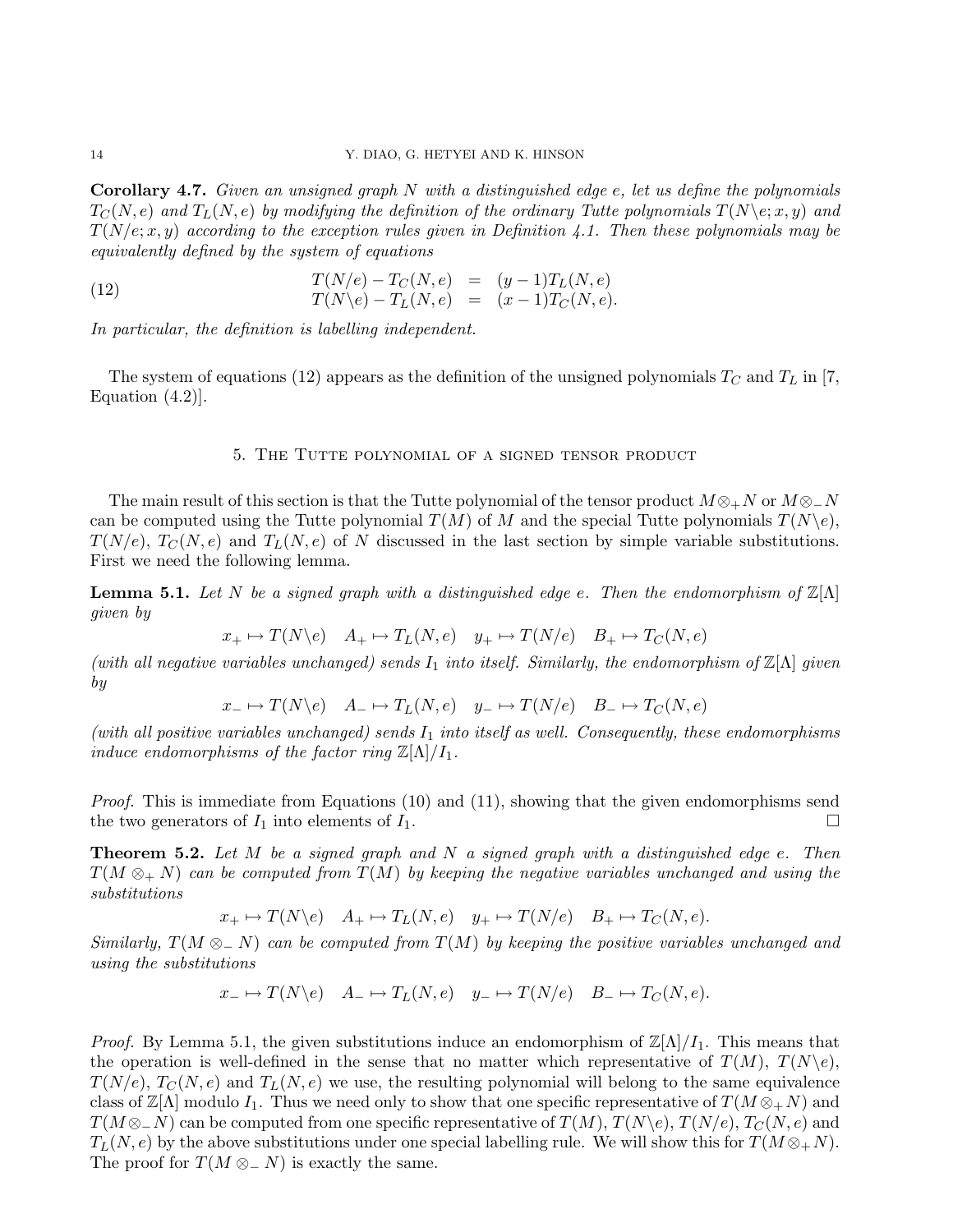Assume that M has m edges and  $N\$ e has n edges and both have been assigned a labelling using positive integers from 1 to  $m$  and 1 to  $n$  respectively. For the sake of convenience, an edge of  $M$  with label i will be called  $e_i$  in this proof. We will now label  $M \otimes_{+} N$  in the following way. First, any negative edge in M (which is not affected by the tensor operation in  $M \otimes_{+} N$ ) will retain its original label index. On the other hand, after a positive edge with index i is replaced by  $N\backslash e$ , the edge in this copy of  $N\backslash e$  with original label index j will now be assigned label index  $i + \frac{j}{n+1}$ . For the sake of convenience, we may denote by  $N_i$  the copy of  $N\$ e that replaces the edge in M with label i (as a part of the graph  $M \otimes_{+} N$ ). Under this labelling, if  $e_i$  is a negative edge in M (so it will not be replaced in  $T(M \otimes_{+} N)$  by  $N \backslash e$ , then the label of any edge in  $N_i$  is less than j if  $i < j$ , and is larger than j if  $i > j$ . This same rule applies to edges from  $N_i$  and  $N_j$  as well.

Let us now consider a spanning tree P' of  $M \otimes_{+} N$ . Notice that P' induces a spanning tree P of M in a natural way: if  $P'$  contains an edge of M, then that edge is retained. If  $P'$  contains a path in  $N_i$  that connects the two vertices of the edge  $e_i$  in M replaced by  $N_i$ , then that path is replaced by  $e_i$ , otherwise the edges of  $N_i$  will simply be removed. On the other hand, a spanning tree P of M can be extended to a spanning tree of  $M \otimes_{+} N$  by replacing a positive edge  $e_i$  in P by a spanning tree of  $N$  (notice that this spanning tree may contain the edge  $e$  and in this case the resulting spanning tree P' of  $M \otimes_{+} N$  would not contain a path connecting the two vertices of the edge  $e_i$ ). Any spanning tree P' of  $M \otimes_{+} N$  obtained from the spanning tree P of M is called an *offspring* of P and the tree P is called a parent tree of  $P'$ . We will now consider the total contribution of all the offsprings of a parent tree  $P$  in  $M$ .

Case 1. The negative edges of  $M \otimes_{+} N$  that come directly from M. Let f be such an edge and let  $P'$  be an offspring of P. Apparently, f is internal (external) to P if and only if it is internal (external) to P'. Furthermore, the activity of f in P' is the same as its activity in P by the choice of our labelling for  $M \otimes_{+} N$ . Thus f makes the same contribution in  $T(M)$  and  $T(M \otimes_{+} N)$ . In other words, we do not replace the negatively indexed variables in  $T(M)$  when computing  $T(M \otimes_{+} N)$ .

Case 2. A positive edge  $e_i$  in M that is internally active with respect to P. This edge is replaced by  $N_i$ . Notice that any offspring P' of P induces a spanning tree  $P_i$  of N that does not contain e, that is, a spanning tree  $P_i$  of  $N \backslash e$ . In other words,  $P'$  contains a path (in  $N_i$ ) connecting the two vertices of the edge  $e_i$ . Any internally active edge f of  $N_i$  with respect to  $P_i$  is internal to  $P'$  and is also active since any edge g such that  $(P' \setminus f) \cup g$  is a spanning tree of  $M \otimes_{+} N$  will have a larger label by the labelling of  $M \otimes_+ N$ . Of course, an internally inactive edge f of  $N_i$  with respect to  $P_i$  is an internally inactive edge in  $M \otimes_{+} N$  with respect to P'. On the other hand, an externally active edge f of  $N_i$  with respect to  $P_i$  is external to  $P'$  since  $C(P', f) = C(P_i, f)$  and the labelling of  $N_i$  inherits the relative ordering of the labelling of  $N\backslash e$  by our labelling choice. It follows that the activity of f in  $N_i$  is the same as its activity in  $M \otimes_+ N$ . Therefore, the total contribution of  $N_i$  to  $T(M \otimes_+ N)$ with respect to any given parent spanning tree P is  $T(N\backslash e)$ . That is, we may replace  $x_+$  in  $T(M)$  by  $T(N\backslash e)$  when computing  $T(M\otimes_+ N)$ .

Case 3. A positive edge  $e_i$  in M that is internally inactive with respect to P. Again such an edge is replaced by  $N_i$  and P' contains a path (in  $N_i$ ) connecting the two vertices of the edge  $e_i$ . If f is an edge on this path, then f is inactive since there exists an edge g of  $M \otimes_{+} N$  with label smaller than that of f such that  $(P' \setminus f) \cup g$  is a spanning tree of  $M \otimes_{+} N$ , see Figure 8. The top of Figure 8 shows the graph of P, with  $e_i \in P$ ,  $e_j \notin P$ , and  $j < i$ . Thus  $e_i$  is internally inactive. The bottom left of Figure 8 shows the case when  $e_j$  is negative and is not replaced by N\e. In this case,  $(P' \setminus f) \cup e_j$  is a spanning tree of  $M \otimes_{+} N$  with the label  $e_j$  less than the label of f (which is between i and i+1 by our choice of labelling on  $M \otimes_{+} N$ ). The bottom right of Figure 8 shows the case when  $e_j$  is positive and is replaced by  $N_j = N \backslash e$ . In this case there exists some edge  $f_j$  in  $N_j$ ,  $f_j \notin P'$ , such that  $(P' \setminus f) \cup f_j$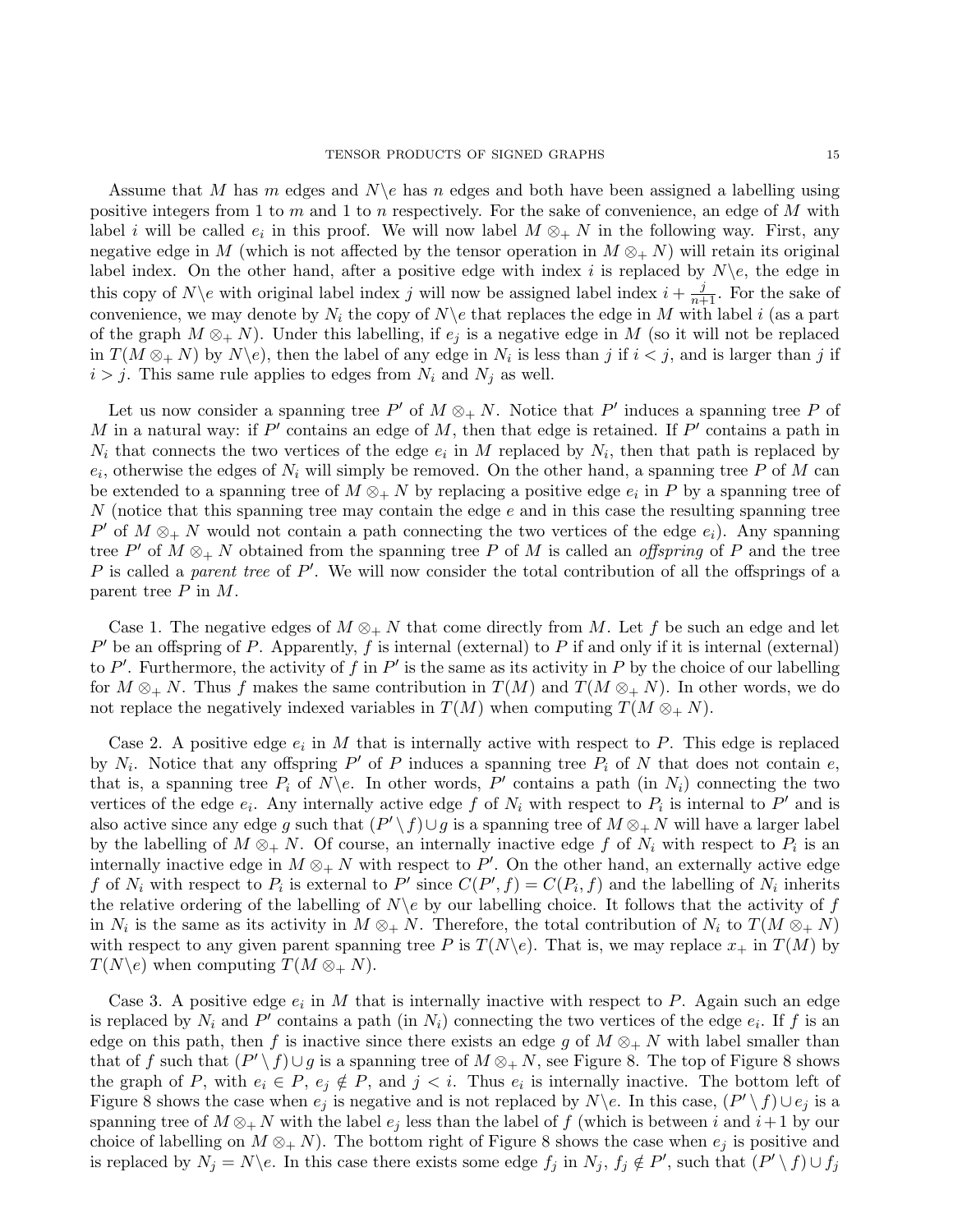is a spanning tree of  $M \otimes_+ N$ , and again the label of  $f_i$  (between j and j + 1) is less than the label of f (between i and  $i + 1$ ). To summarize: an internally active edge f in  $N_i$  with respect to  $P_i$  is internally active in  $M \otimes_{+} N$  with respect to P' if and only if it is not on  $C(P_j, e)$ . Finally, the activity of any edge f of  $N_j$  external to P' is decided within  $N_j$  since the unique cycle  $C(P', f) = C(P_j, f)$  is contained in  $N_j$ . These rules are exactly the ones that define the polynomial  $T_L(N, e)$ , hence we may replace  $A_+$  in  $T(M)$  by  $T_L(N, e)$  when computing  $T(M \otimes_+ N)$ .



FIGURE 8. The activities of an internal edge in  $N_i$  when  $e_i$  is internally inactive in M.

Case 4. A positive edge  $e_i$  in M that is externally active with respect to P. Let  $N_i$  be the copy of  $N\backslash e$  replacing  $e_i$  with our labelling defined earlier and let  $P'$  be an offspring of P. Since  $e_i$  is not on P, P' does not contain a path (in  $N_i$ ) that connects the two vertices of  $e_i$ . It follows that P' induces a spanning tree  $P'_i$  in  $N/e$ . Let f be an internal edge on  $P'_i$ . Then  $P'_i \setminus f$  can be made into a tree only by adding an edge in  $N_i$ . In other words, the activity of f is decided "locally" in  $N/e$  with respect to the spanning tree  $P'_i$ . On the other hand, if f is an external edge in  $M \otimes_{+} N$  with respect to  $P'$ , then the cycle  $C(P', f)$  is contained in  $N_i$  and can be considered as a cycle of  $N/e$ . Thus the activity of f in  $M \otimes_{+} N$  with respect to P' is the same as the activity of f in  $N/e$  with respect to  $P_i'$ . It follows that the total contribution of the edges of  $N_i$  (over all possible P') is the same as  $T(N/e)$ . Hence we may replace  $y_+$  in  $T(M)$  by  $T(N/e)$  when computing  $T(M \otimes_+ N)$ .

Case 5. A positive edge  $e_i$  in M that is externally inactive with respect to P. Let  $N_i$  be the copy of  $N\backslash e$  replacing  $e_i$  with our labelling defined earlier and let  $P'$  be an offspring of P. Again,  $P'$  does not contain a path (in  $N_i$ ) that connects the two vertices of  $e_i$  hence it induces a spanning tree  $P'_i$  in  $N/e$ . As in case 4 above, if f is an external edge in  $M \otimes_{+} N$  with respect to P', then the cycle  $C(P', f)$ is contained in  $N_i$  and can be considered as a cycle of  $N/e$ . Thus the activity of f in  $M \otimes_+ N$  with respect to P' is the same as the activity of f in  $N/e$  with respect to  $P'_i$ . On the other hand, if f is an internal edge in  $M \otimes_+ N$  with respect to P', then f is internal in  $N/e$  with respect to  $P'_i$ . If f is inactive in  $N/e$  locally with respect to  $P'_i$ , then it is inactive. If the addition of f to P' completes a path connecting the two vertices of  $e_i$ , then there exists an edge in  $M \otimes_+ N$  (but not in  $N_i$ ) with a smaller label that is on the cycle  $C(P', f)$ . In any case, f is still inactive in  $M \otimes_{+} N$ . Finally, if f is internally active in  $N/e$  with respect to  $P'_i$ , then it will still be internally active in  $M \otimes_{+} N$  if the cycle  $C(P', f)$  is contained in  $N_i$ , otherwise f would be inactive in  $M \otimes_{+} N$ . But this means exactly that any externally active edge f such that e is on the cycle  $C(P''_i, f)$  in N is to be considered as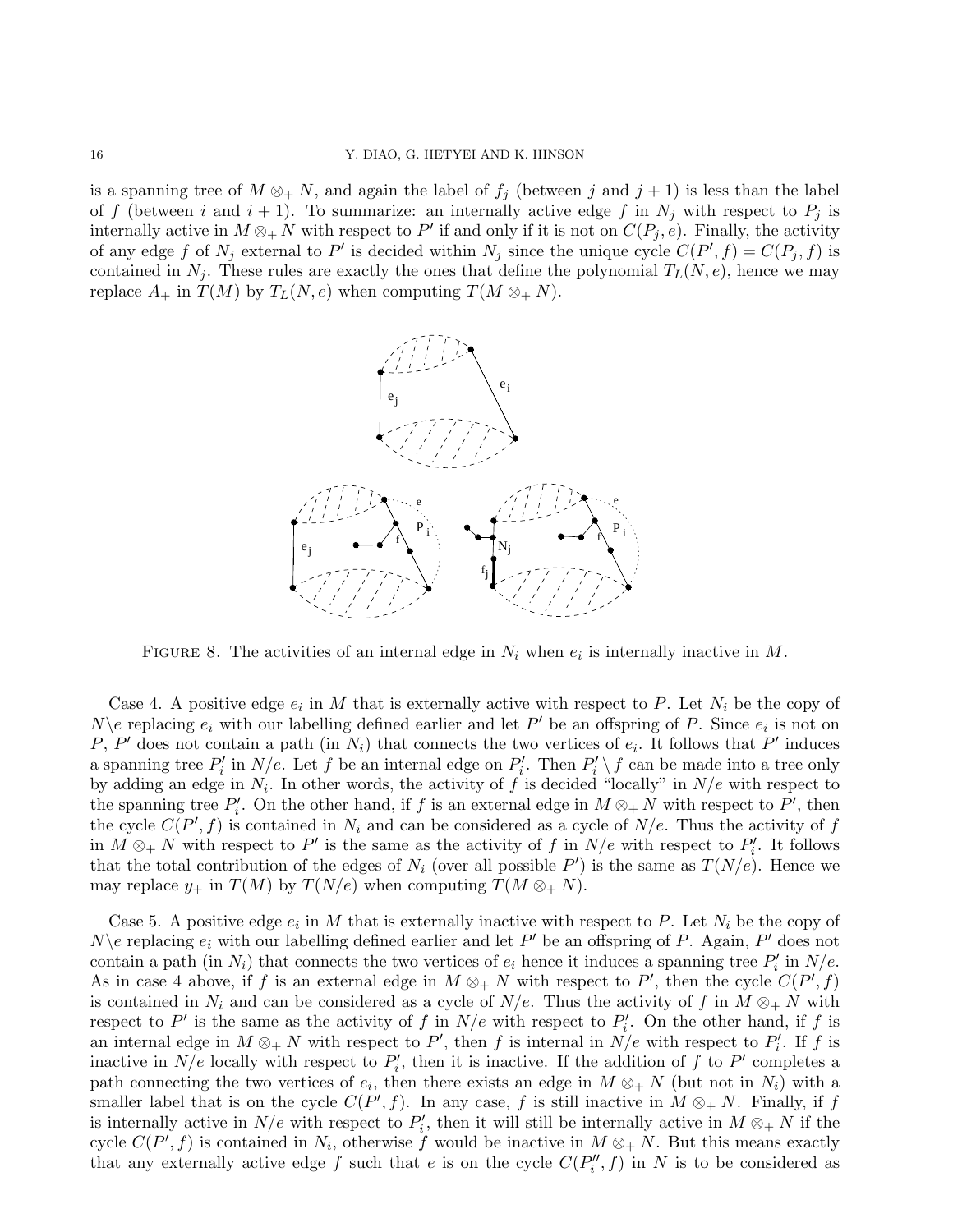externally inactive in  $M \otimes_+ N$  (here  $P''_i$  is the spanning tree of N obtained from  $P'_i$  by recovering the edge e). It follows that the total contribution of the edges of  $N_i$  (over all possible  $P'$ ) is the same as  $T_{\mathcal{C}}(N, e)$ . Hence we may replace  $B_+$  in  $T(M)$  by  $T_{\mathcal{C}}(N, e)$  when computing  $T(M \otimes_+ N)$ . This finishes our proof. □

We conclude this section by outlining how Theorem 5.2 and its proof may be specialized to the unsigned case. Just like at the end of Section 4, consider unsigned graphs as special signed graphs whose edges are all positive, and all polynomial invariants as elements of the polynomial ring  $\mathbb{Z}[x_+, y_+, A_+, B_+]$ . Given an unsigned graph M and an unsigned graph N with a distinguished edge e, considered as signed graphs having positive edges only, the unsigned tensor product  $M \otimes N$  is identifiable with the signed tensor product  $M \otimes_{+} N$ . (For a definition of the unsigned tensor product see  $[3]$ ,  $[4]$ ,  $[6]$ , or  $[7]$ , we will use the above observation as our definition.) We may adapt the proof of Theorem 5.2 in such a way that negative variables never appear in the picture, and obtain the following analogous statement.

**Theorem 5.3.** Let M be an unsigned graph and N an unsigned graph with a distinguished edge  $e$ . Then  $T(M \otimes_+ N) \in \mathbb{Z}[x_+, y_+, A_+, B_+]$  can be computed from  $T(M) \in \mathbb{Z}[x_+, y_+, A_+, B_+]$  by using the substitutions

 $x_+ \mapsto T(N \backslash e)$   $y_+ \mapsto T(N \backslash e)$   $A_+ \mapsto T_L(N, e)$   $B_+ \mapsto T_C(N, e)$ .

Observe now that the signed Tutte polynomial of  $M$ , when written as a sum of monomials in positive variables, has the property that the total degree in  $x_+$  and  $A_+$  of each monomial is the total number of internal edges of some spanning tree, a.k.a. the *rank*  $r(M)$  of the matroid M, whereas the total degree in  $y_+$  and  $B_+$  is the total number of external edges, that is,  $|M| - r(M)$ . After extending  $\mathbb{Z}[x_+, y_+, A_+, B_+]$  to its localization  $\mathbb{Z}[x_+, y_+, A_+, B_+]$  by the semigroup S generated by  ${T_C(N, e), T_L(N, e)}$ , Theorem 5.3 may be rephrased as follows.

**Corollary 5.4.** Let  $M$  be an unsigned graph and  $N$  an unsigned graph with distinguished edge  $e$ . Then  $T(M \otimes_{+} N; x_{+}, y_{+}, A_{+}, B_{+}) \in \mathbb{Z}[x_{+}, y_{+}, A_{+}, B_{+}]$ s is given by

$$
T(M\otimes_+ N)=T_L(N,e)^{r(M)}T_C(N,e)^{|M|-r(M)}\cdot T(M;T(N\backslash e)/T_L(N,e),T(N/e)/T_C(N,e),1,1).
$$

Here all polynomials are considered as elements of  $\mathbb{Z}[x_+, y_+, A_+, B_+]_S$ .

It should be noted that for a nontrivial graph  $N$  with a distinguished edge  $e$ , the polynomials  $T_c(N, e)$  and  $T_c(N, e)$  are not zero since they may be computed as a sum of monomials of positive coefficients. This new substitution rule has the property that the contribution of the inactive edges of  $M$  is 1, hence the formula "factors" through using the ordinary Tutte polynomial of  $M$ . More precisely, we may uniquely extend the homomorphism  $\phi : \mathbb{Z}[x_+, y_+, A_+, B_+] \to \mathbb{Z}[x, y]$  given by  $x_+ \mapsto x, y_+ \mapsto y$ ,  $A_+ \mapsto 1, B_+ \mapsto 1$  to a homomorphism  $\mathbb{Z}[x_+, y_+, A_+, B_+]_S \to \mathbb{Z}[x, y]_{\phi(S)}$  and apply it to both sides of the equation in Corollary 5.4. Observe that both sides belong to the subring  $\mathbb{Z}[x, y]$ , only some of the calculation on the right hand side needs to be performed in  $\mathbb{Z}[x,y]_{\phi(S)}$ . Thus we obtain a new proof of the following classical result:

**Corollary 5.5.** Let M be an unsigned graph and N an unsigned graph with a distinguished edge  $e$ . Then the ordinary Tutte polynomial  $T(M \otimes N) \in \mathbb{Z}[x, y]$  may be obtained from the ordinary Tutte polynomial  $T(M) \in \mathbb{Z}[x, y]$  by substituting  $T(N \backslash e)/T_L(N, e)$  into x,  $T(N/e)/T_C(N, e)$  into y, and multiplying the resulting rational expression with  $T_L(N, e)^{r(M)}T_C(N, e)^{|M|-r(M)}$ . Here  $T_C(N, e)$  and  $T_L(N, e)$  are elements of  $\mathbb{Z}[x, y]$ , defined by (12).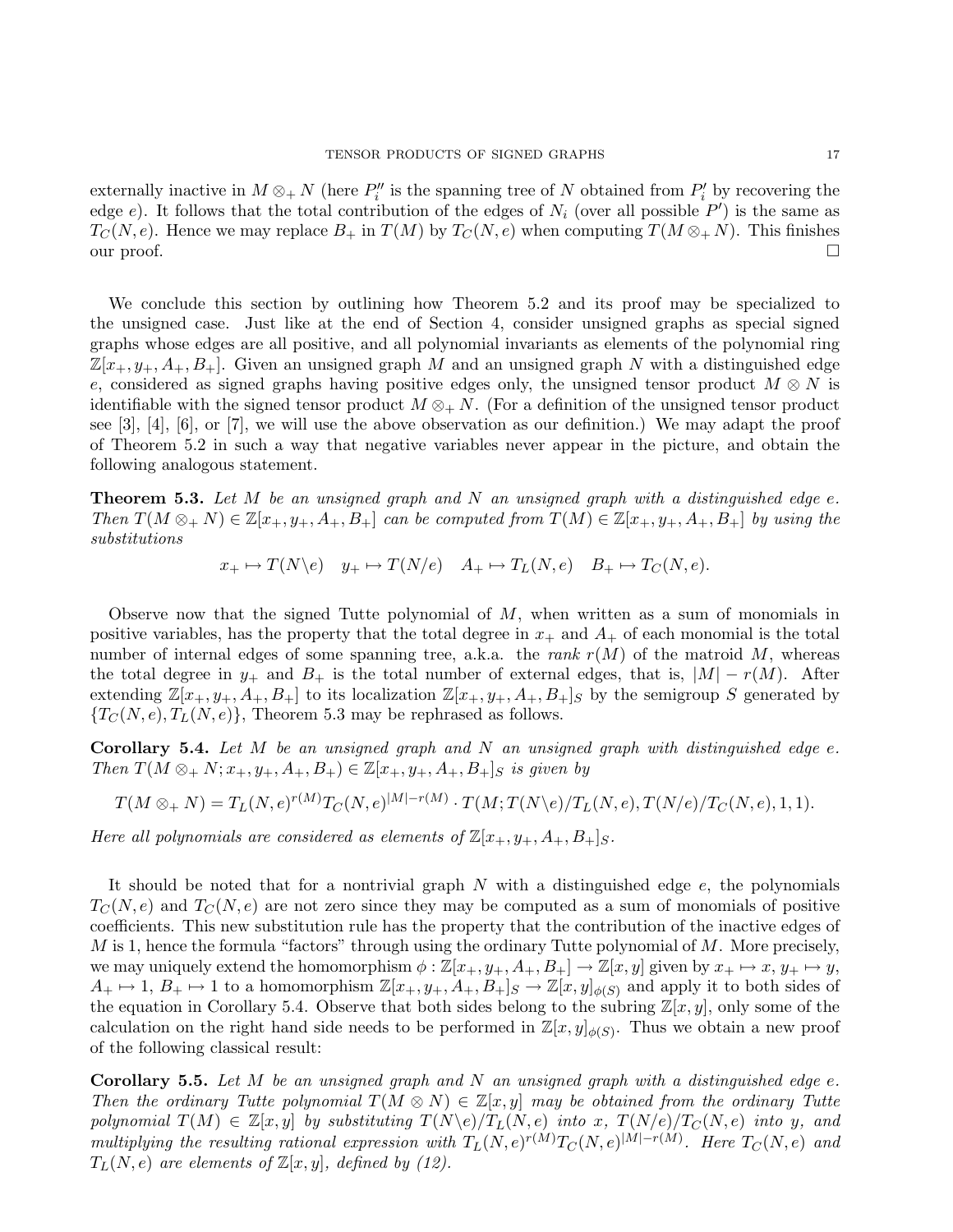#### 18 Y. DIAO, G. HETYEI AND K. HINSON

This result may be found in [7, Equation (4.1)] without a proof. The first published proof of a differently phrased but equivalent statement is due to Brylawski [3], which appears to take a very different approach. It should be noted that we referred to our signed results only for brevity's sake, the shortest direct proof of Corollary 5.5 may be obtained by directly adapting the proof of Theorem 5.2 to the unsigned case. We leave the details to the reader.

## 6. Applications to knot theory

It is well known that the Jones polynomial of a knot  $K$  can be obtained from the Tutte polynomial of the dual graph of D, where D is a regular projection of  $K$  [9]. Let us first give a brief description of this process. One starts from a regular projection  $D$  of the knot  $K$ . We then shade the regions in its projection either "white" or "dark" in a checkerboard fashion, so that no two dark regions are adjacent, and no two white regions are adjacent. We usually consider the infinite region surrounding the knot projection to be white. Note that as we move diagonally over a knot crossing, we go from a white region to a white region, or from a dark region to a dark region. Next we construct a dual graph of D by converting the dark regions in D into vertices in a graph  $G$  and converting the crossings in  $D$  between two dark regions into edges incident to the corresponding vertices in  $G$ . So if we can move diagonally over a knot crossing from one dark region to another, then these two dark regions and the crossing will be represented in  $G$  as two vertices connected by an edge. Note that we may obtain parallel edges from some knot projections. Now we have our unsigned graph. To obtain the signed version, we look at each crossing in the knot projection. If, after the upper strand passes over the lower, the dark region is to the left of the upper strand, then we denote this as a positive crossing. If the dark region is to the right of the upper strand, we denote it as a negative crossing. Then our signed graph is obtained by marking each edge of  $G$  with the same sign as the crossing of  $K$  to which it corresponds. See Figure 9.



FIGURE 9. The assignment of signs at a crossing (vertex) for the graph  $G$ .

The following theorem is due to Kauffman [8, 9].

**Theorem 6.1.** Let G be the (signed) dual graph of a regular knot projection D of K as described above, then  $T(G)$  equals the Kauffman bracket polynomial  $\langle K \rangle$  under the following variable substitutions:

$$
x_+ \mapsto -A^{-3}, x_- \mapsto -A^3, y_+ \mapsto -A^3, y_- \mapsto -A^{-3}
$$
  
 $A_+ \mapsto A, A_- \mapsto A^{-1}, B_+ \mapsto A^{-1}, B_- \mapsto A.$ 

Furthermore, the Jones polynomial  $V_K(t)$  of K can be obtained from

(13) 
$$
V_K(t) = (-A^{-3})^{w(K)} \langle K \rangle
$$

by setting  $A = t^{-\frac{1}{4}}$ , where  $w(K)$  is the writhe of the projection D.

It is thus possible for us to use Theorem 5.2 to compute the Jones polynomials for some large non-alternating knots. We will demonstrate this by a few examples. We will first do this for a small knot so we can compare our result with the direct computation result using an existing software. We will then do this for a much larger knot beyond the capacity of the existing programs.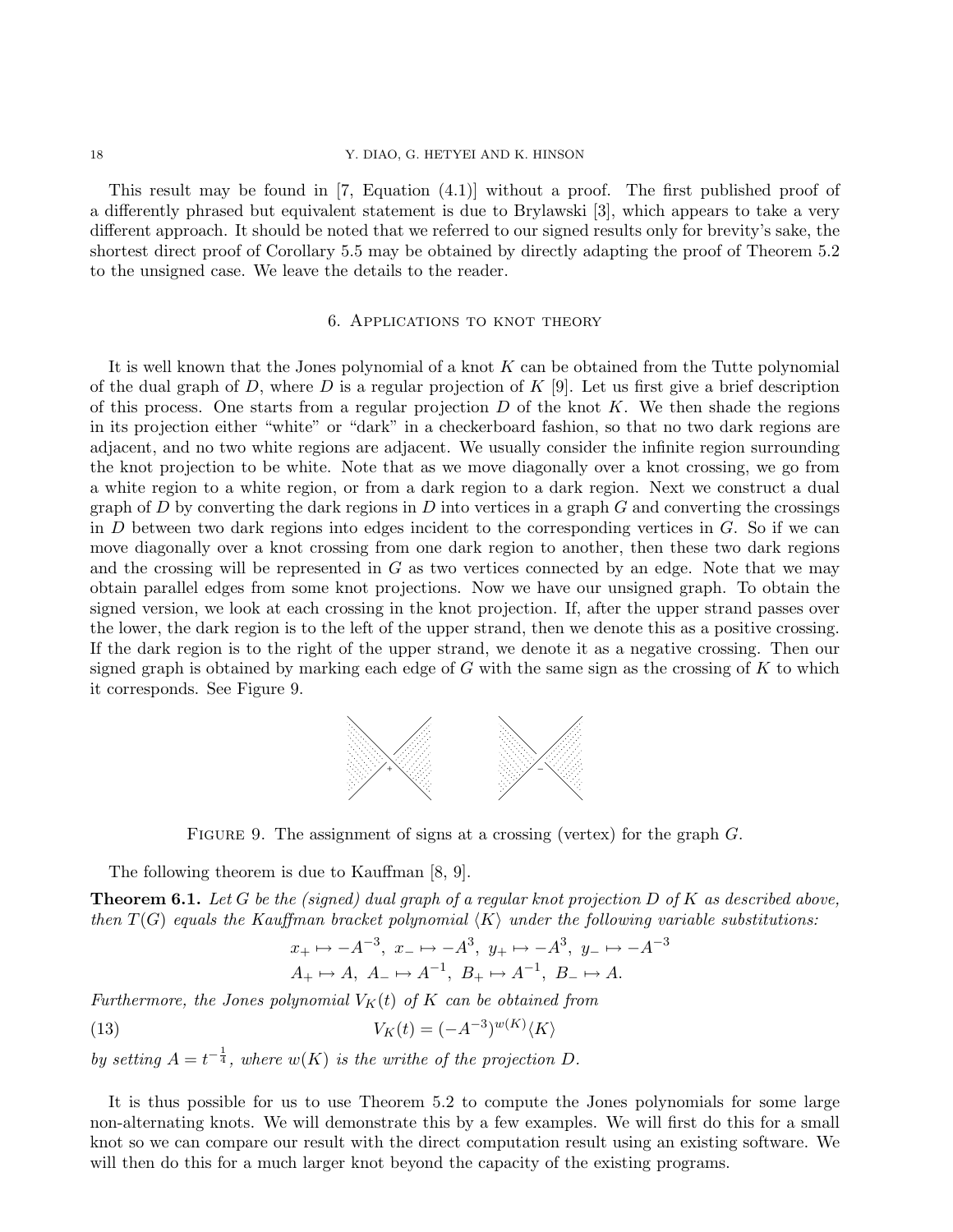Example 6.2. In this example, let us use the signed graphs obtained from the standard minimal knot diagrams of the non-alternating knot  $9_{49}$  and the alternating knot  $4_1$  as M and N respectively, see Figure 10. Notice that the identifying edge  $e$  is marked in the figure. Since the tensor product is



FIGURE 10. The knots  $9_{49}$ ,  $4_1$  and their corresponding signed graphs.

not unique, it is possible for us to get several different knots from  $M \otimes_{+} N$ . One of such is shown in Figure 11. The Tutte polynomial for the signed graph corresponding to  $M$  in this case is (using its 55



FIGURE 11. A knot obtained from positive tensor product using  $9_{49}$  and  $4_1$ .

spanning trees):

$$
B_{+}^{2}(2x_{-}^{2}A_{-}^{3}y_{-}B_{-} + 3x_{-}^{3}A_{-}^{2}B_{-}^{2} + x_{-}^{5}B_{-}^{2} + 2x_{-}^{4}A_{-}B_{-}^{2}
$$
  
+ 
$$
2x_{-}A_{-}^{4}y_{-}B_{-} + 2x_{-}^{2}A_{-}^{3}B_{-}^{2} + x_{-}A_{-}^{4}B_{-}^{2} + A_{-}^{5}y_{-}^{2} + A_{-}^{5}y_{-}B_{-})
$$
  
+ 
$$
(A_{+}y_{+} + A_{+}B_{+})(2x_{-}^{3}A_{-}B_{-}^{3} + 3x_{-}^{2}A_{-}^{2}B_{-}^{3} + 4x_{-}A_{-}^{3}y_{-}B_{-}^{2}
$$
  
+ 
$$
x_{-}A_{-}^{3}B_{-}^{3} + 2A_{-}^{4}y_{-}^{2}B_{-} + A_{-}^{4}y_{-}B_{-}^{2} + x_{-}^{4}B_{-}^{3}
$$
  
+ 
$$
x_{-}^{3}A_{-}y_{-}B_{-}^{2} + 2x_{-}^{2}A_{-}^{2}y_{-}B_{-}^{2} + A_{-}^{4}y_{-}^{3} + 2x_{-}A_{-}^{3}y_{-}^{2}B_{-}).
$$

To verify that this is correct, we calculate the bracket polynomial from it using Theorem 6.1. This gives us

$$
-A^{19} + 2A^{15} - 4A^{11} + 4A^7 - 5A^3 + 4A^{-1} - 3A^{-5} + 2A^{-9}.
$$

Since the writhe of this projection of  $9_{49}$  is 9, we obtain the Jones polynomial of  $9_{49}$ :

$$
V(9_{49}) = (-A^{-3})^{w(9_{49})} \langle 9_{49} \rangle
$$
  
= -A<sup>-27</sup>(-A<sup>19</sup> + 2A<sup>15</sup> - 4A<sup>11</sup> + 4A<sup>7</sup> - 5A<sup>3</sup> + 4A<sup>-1</sup> - 3A<sup>-5</sup> + 2A<sup>-9</sup>)  
= A<sup>-8</sup> - 2A<sup>-12</sup> + 4A<sup>-16</sup> - 4A<sup>-20</sup> + 5A<sup>-24</sup> - 4A<sup>-28</sup> + 3A<sup>-32</sup> - 2A<sup>-36</sup>  
= t<sup>2</sup> - 2t<sup>3</sup> + 4t<sup>4</sup> - 4t<sup>5</sup> + 5t<sup>6</sup> - 4t<sup>7</sup> + 3t<sup>8</sup> - 2t<sup>9</sup>.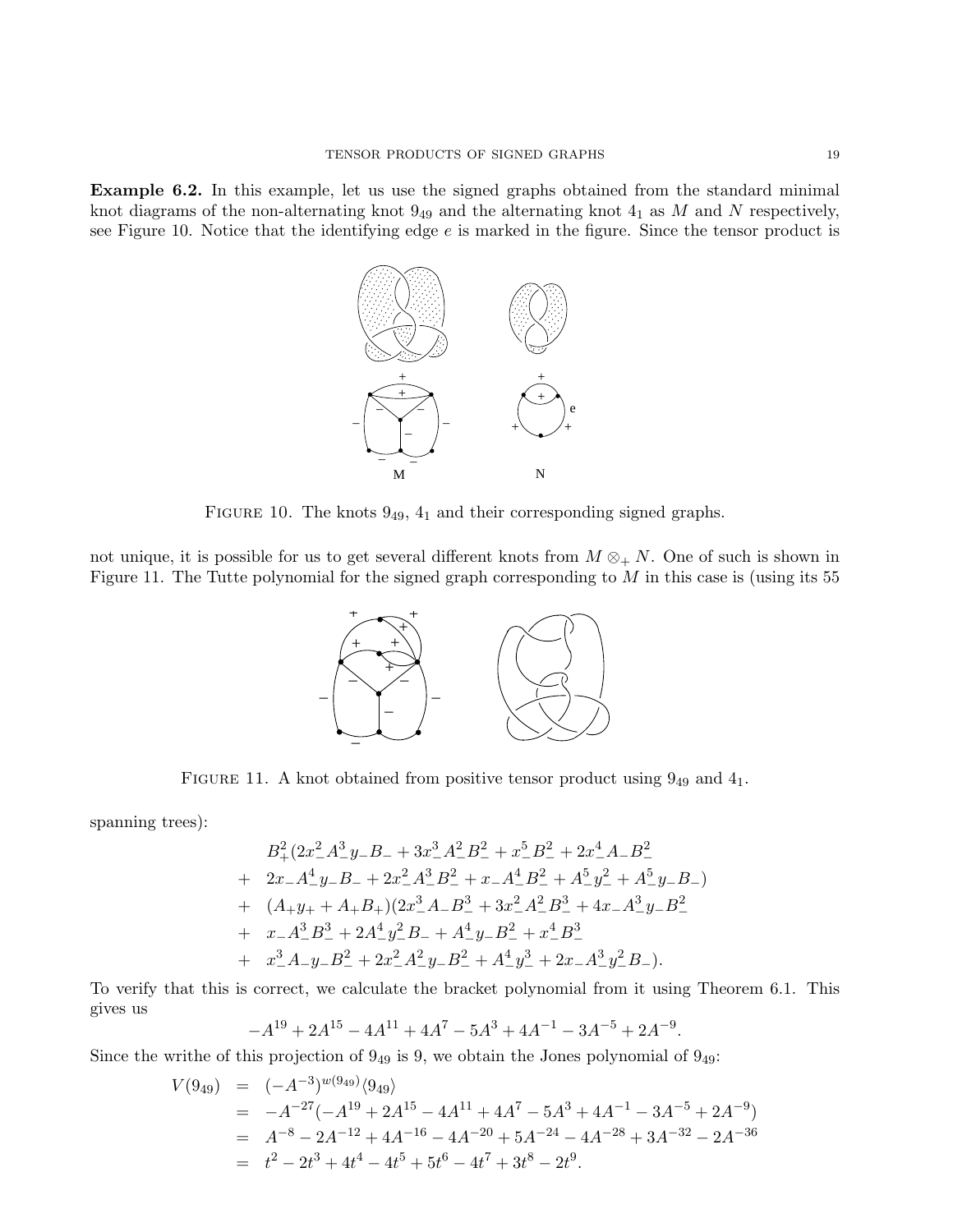This matches the known Jones polynomial for 949.

We next find the polynomials  $T(N \setminus e)$ ,  $T(N/e)$ ,  $T_L(N, e)$  and  $T_C(N, e)$ . We calculate the first two by drawing the spanning trees of  $N \setminus e$  and  $N/e$ , then the latter two are obtained from the first two by applying the exception rules. We have

$$
T(N \setminus e) = x_+^2 B_+ + x_+ y_+ A_+,
$$
  
\n
$$
T(N/e) = x_+ B_+^2 + y_+ A_+ B_+ + y_+^2 A_+,
$$
  
\n
$$
T_L(N, e) = A_+^2 B_+ + A_+^2 y_+,
$$
  
\n
$$
T_C(N, e) = x_+ B_+^2 + A_+ B_+^2 + y_+ A_+ B_+.
$$

We may now replace  $B_+$ ,  $y_+$  and  $A_+$  in  $T(M)$  with  $T_C(N, e)$ ,  $T(N/e)$ , and  $T_L(N, e)$  (since  $x_+$  does not appear in  $T(M)$  respectively to obtain  $T(M \otimes_{+} N)$ :

$$
T(M \otimes_+ N) = (x_+B_+^2 + A_+B_+^2 + y_+A_+B_+)^2(2x_-^2A_-^3y_-B_-+ 3x_-^3A_-^2B_-^2 + x_-^5B_-^2 + 2x_-^4A_-B_-^2 + 2x_-A_-^4y_-B_-+ 2x_-^2A_-^3B_-^2 + x_-A_-^4B_-^2 + A_-^5y_-^2 + A_-^5y_-B_-)+ [(A_+^2B_+ + A_+^2y_+)(x_+B_+^2 + y_+A_+B_+ + y_+^2A_+)+ (A_+^2B_+ + A_+^2y_+)(x_+B_+^2 + A_+B_+^2 + y_+A_+B_+)](2x_-^3A_-B_-^3+ 3x_-^2A_-^2B_-^3 + 4x_-A_-^3y_-B_-^2 + x_-A_-^3B_-^3 + 2A_-^4y_-^2B_-+ A_-^4y_-B_-^2 + x_-^4B_-^3 + x_-^3A_-y_-B_-^2 + 2x_-^2A_-^2y_-B_-^2+ A_-^4y_-^3 + 2x_-A_-^3y_-^2B_-).
$$

We can then calculate the bracket polynomial and the Jones polynomial for  $K_{M\otimes_+N}$ :

$$
\langle K_{M\otimes_+ N} \rangle = -A^{27} + 4A^{23} - 9A^{19} + 14A^{15} - 17A^{11} + 19A^7
$$
  
- 18A<sup>3</sup> + 13A<sup>-1</sup> - 9A<sup>-5</sup> + 3A<sup>-9</sup> - A<sup>-17</sup> + A<sup>-21</sup>.

The writhe of the knot projection diagram corresponding to  $M \otimes_+ N$  is 1. Hence

$$
V_{K_{M\otimes_{+}N}}(t) = (-A^{-3})^{w(K_{M\otimes_{+}N})} \langle K_{M\otimes_{+}N} \rangle
$$
  
=  $A^{24} - 4A^{20} + 9A^{16} - 14A^{12} + 17A^{8} - 19A^{4} + 18 - 13A^{-4} + 9A^{-8} - 3A^{-12} + A^{-20} - A^{-24}$   
=  $t^{-6} - 4t^{-5} + 9t^{-4} - 14t^{-3} + 17t^{-2} - 19t^{-1} + 18 - 13t + 9t^{2} - 3t^{3} + t^{5} - t^{6}$ .

Using the DT code  $[-4, -22, -8, -20, 14, 24, 18, 26, 10, -6, -2, 12, 16]$  obtained from the diagram in Figure 11, we get the same Jones polynomial using Knotscape [5].

**Example 6.3.** Our next example deals with a knot family with a parameter k. We will illustrate the details using the case of  $k = 3$  (illustrated in Figure 12) and then show our computation results for the cases of  $k = 5, 7$  and 9. Notice that the projection diagram D is non-alternating. For  $k = 3$ , there are 19 crossings in the diagram, 10 positive and 9 negative with respect to the shaded regions. The corresponding signed graph  $G$  of this diagram (using the shaded regions in the figure as the vertices) is shown on the right side. A labelling of the edges of  $G$  is given in the figure as well.

Denote the edge labelled by 19 in the figure by g. Let  $G\gtrsim g$  be the graph obtained from G by deleting g and let  $G/g$  be the graph obtained from G by contracting g, that is, the vertices incident to g are identified as one single vertex after q is removed. See Figure 13. By the recursive formula  $(6)$ , we have

$$
T(G) = B_+T(G\backslash g) + A_+T(G/g).
$$

Thus we will concentrate on computing  $T(G\g)$  and  $T(G/g)$ . Notice that  $G\g)$  and  $G/g$  can be obtained from the simple graphs  $M_1$  and  $M_2$  shown in Figure 14 by applying repeated tensor product operations: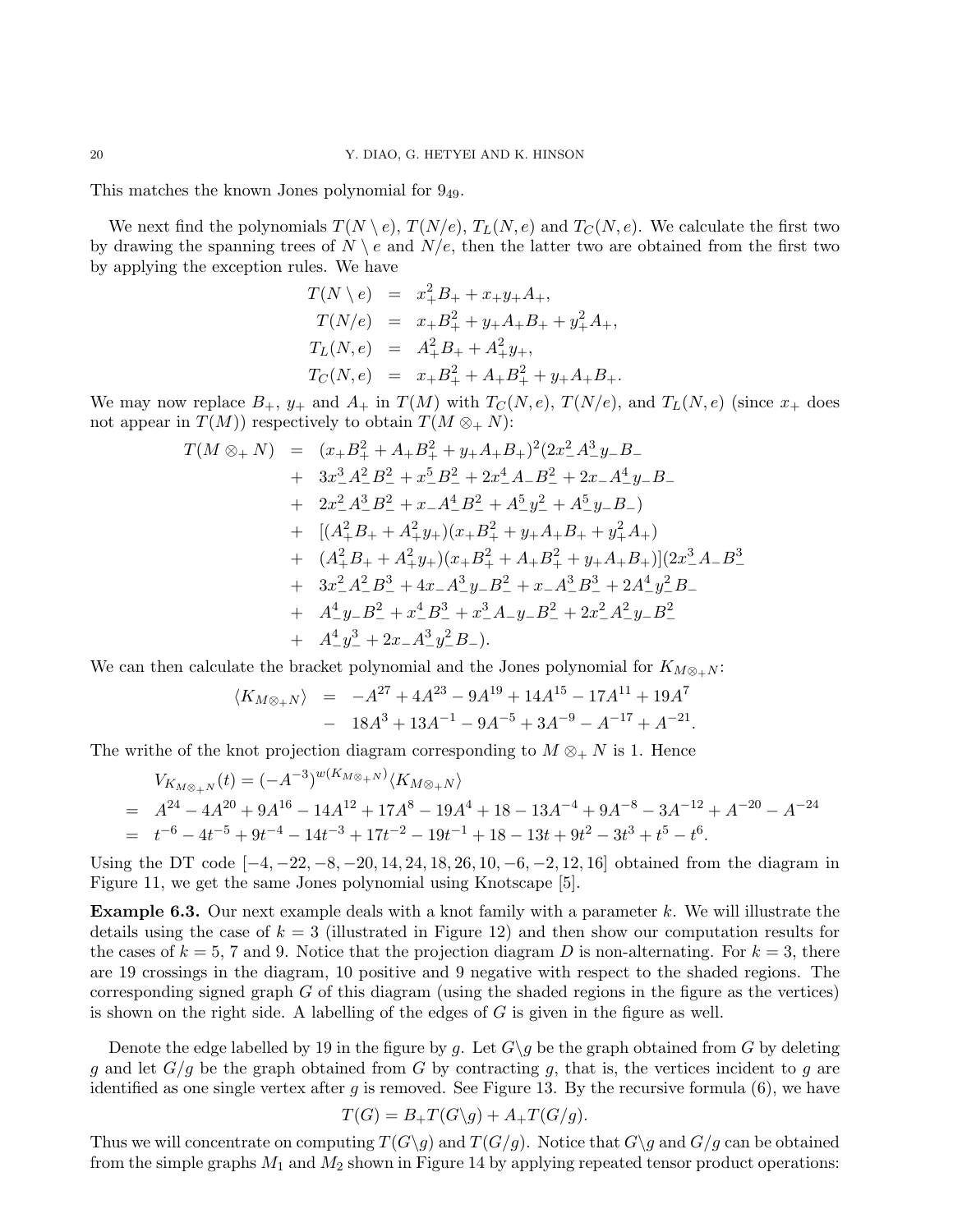

FIGURE 12. A 19 crossing knot diagram and its corresponding signed graph  $G$ .



FIGURE 13. The graphs obtained from the graph G in Figure 12 by deletion and contraction.

 $G\gtrsim g = (((M_1 \otimes_+ S_+) \otimes_- S_-) \otimes_+ T_+) \otimes_- T_-$  and  $G/g = (((M_2 \otimes_+ S_+) \otimes_- S_-) \otimes_+ T_+) \otimes_- T_-,$  where S<sub>-</sub>, S<sub>+</sub>, T<sub>-</sub> and T<sub>+</sub> are shown in Figure 15 for the case of  $k = 3$ . Notice that the identifying edge e is marked in the figure.



FIGURE 14. Two very simple graphs.



FIGURE 15. These graphs are also called *stretching and thickening* graphs.

Since  $T(M_1) = x_+B_- + y_+A_-, T(M_2) = y_+y_-$  and each of  $S_-, S_+, T_-$  and  $T_+$  uses only one sign,  $T(G\gtrsim g)$  and  $T(G/g)$  can be computed by making the following substitutions twice starting from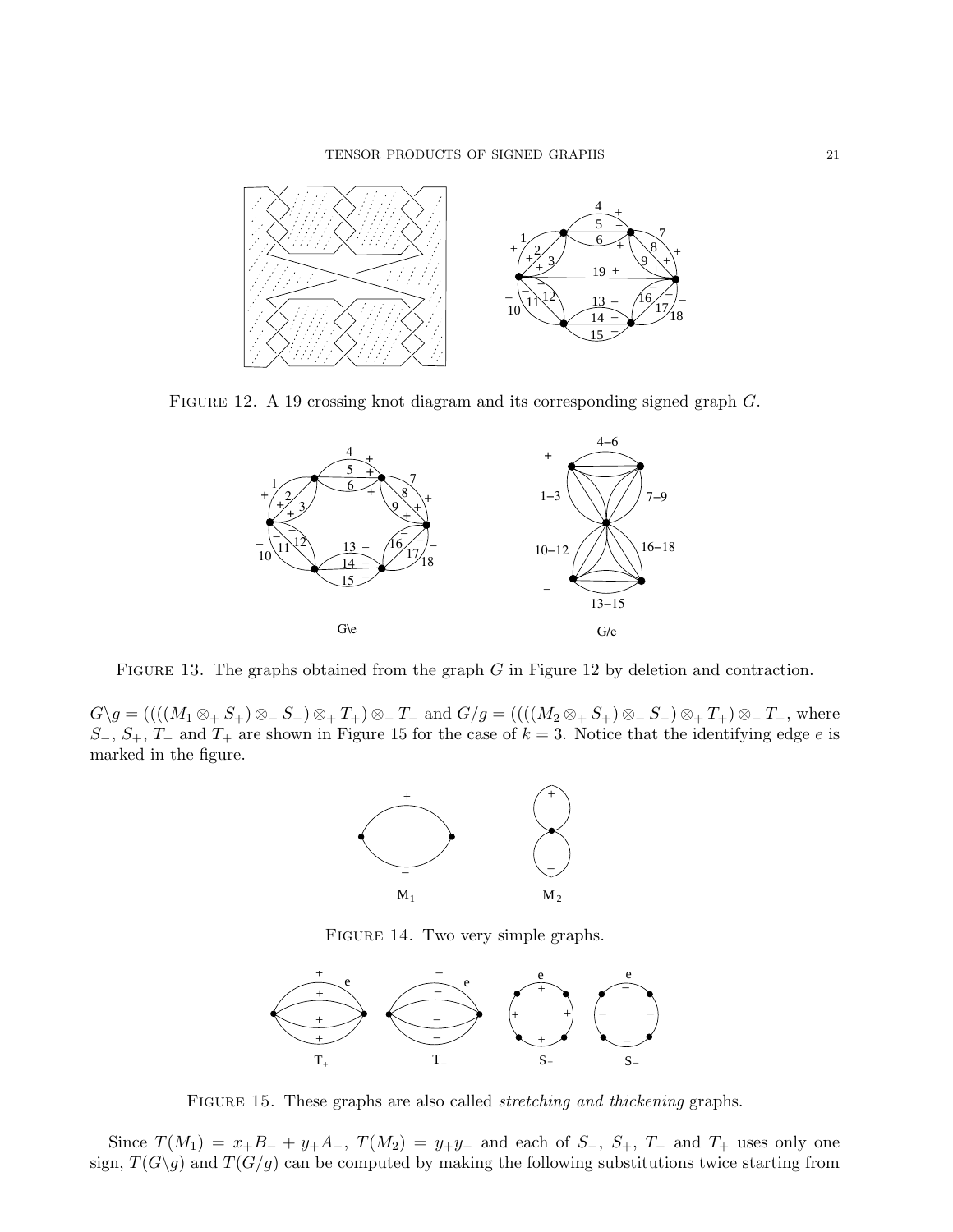$x_+B_- + y_+A_-$  and  $y_+y_-$ . (We leave it as an exercise to our reader to compute the polynomials  $T(S_{\pm}\backslash e), T(S_{\pm}/e), T(T_{\pm}\backslash e), T(T_{\pm}/e), T_C(S_{\pm}, e), T_C(T_{\pm}, e), T_L(S_{\pm}, e)$  and  $T_L(T_{\pm}, e).$ 

$$
A_{-} \rightarrow A_{-}(y_{-}^{2} + y_{-}B_{-} + B_{-}^{2}), \quad B_{-} \rightarrow B_{-}^{3},
$$
  
\n
$$
A_{+} \rightarrow A_{+}(y_{+}^{2} + y_{+}B_{+} + B_{+}^{2}), \quad B_{+} \rightarrow B_{+}^{3},
$$
  
\n
$$
x_{-} \rightarrow B_{-}^{2}x_{-} + (y_{-} + B_{-})A_{-}y_{-}, \quad y_{-} \rightarrow y_{-}^{3},
$$
  
\n
$$
x_{+} \rightarrow B_{+}^{2}x_{+} + (y_{+} + B_{+})A_{+}y_{+}, \quad y_{+} \rightarrow y_{+}^{3}.
$$

After making the substitutions listed in Theorem 6.1 and substituting  $t^{-\frac{1}{4}}$  for A in Equation (13) (with  $w(K) = -1$ ), we obtain

$$
V_K(t) = t^{-10}(1 - 4t + 12t^2 - 26t^3 + 49t^4 - 74t^5 + 96t^6 - 112t^7 + 110t^8
$$
  
- 97t<sup>9</sup> + 77t<sup>10</sup> - 47t<sup>11</sup> + 23t<sup>12</sup> - 8t<sup>13</sup> - 2t<sup>14</sup> + 3t<sup>15</sup> - t<sup>16</sup> + t<sup>17</sup>).

This matches the computation result obtained by using Knotscape [5]. Use the same approach, we can compute the Jones polynomials for larger values of k. The result for  $k = 5, 7$  and 9 are listed below. The computation time for the case of  $k = 9$  is about 10 minutes using Maple on a PC.

For 
$$
k = 5
$$
,  
\n
$$
V_K(t) = t^{-26}(1 - 6t + 26t^2 - 91t^3 + 275t^4 - 737t^5 + 1796t^6 - 4021t^7 + 8366t^8 - 16284t^9
$$
\n
$$
+ 29818t^{10} - 51606t^{11} + 84676t^{12} - 132106t^{13} + 196368t^{14} - 278544t^{15} + 377546t^{16}
$$
\n
$$
- 489336t^{17} + 606846t^{18} - 720177t^{19} + 817720t^{20} - 887911t^{21} + 920952t^{22} - 911068t^{23}
$$
\n
$$
+ 857489t^{24} - 765053t^{25} + 643579t^{26} - 505933t^{27} + 366267t^{28} - 237242t^{29} + 128459t^{30}
$$
\n
$$
- 45354t^{31} - 11121t^{32} + 43431t^{33} - 56574t^{34} + 56418t^{35} - 48576t^{36} + 37646t^{37}
$$
\n
$$
- 26696t^{38} + 17478t^{39} - 10594t^{40} + 5941t^{41} - 3081t^{42} + 1466t^{43} - 637t^{44}
$$
\n
$$
+ 250t^{45} - 86t^{46} + 26t^{47} - 6t^{48} + t^{49}).
$$

 $5 - 56$ 

 $\sim$  6  $\sim$  4

 $2^{18}$ 

For 
$$
k = 7
$$
,

$$
V_{K}(t) = t^{-50}(1-8t+43t^2-183t^3+666t^4-2157t^5+6370t^6-17425t^7+44654t^8-108067t^9\\+248536t^{10}-545847t^{11}+1149387t^{12}-2328122t^{13}+4548764t^{14}-8593271t^{15}\\+15728483t^{16}-27941544t^{17}+48253003t^{18}-81115378t^{19}+132896097t^{20}-212430488t^{21}\\+331612373t^{22}-505966329t^{23}+755122019t^{24}-1103084529t^{25}+1578177868t^{26}\\-2212528476t^{27}+3040964638t^{28}-4099238067t^{29}+5421525110t^{30}-7037249318t^{31}\\+8967357925t^{32}-11220302612t^{33}+13788073932t^{34}-16642729060t^{35}+19733901580t^{36}\\-22987768175t^{37}+26307888783t^{38}-29578176531t^{39}+32668072879t^{40}-35439739995t^{41}\\+37756834115t^{42}-39494183464t^{43}+40547500331t^{44}-40842187270t^{45}+40340281916t^{46}\\-39044758086t^{47}+37000613964t^{48}-34292527561t^{49}+31039223375t^{50}-27385045791t^{51}\\+23489568932t^{52}-19516242140t^{53}+1562
$$